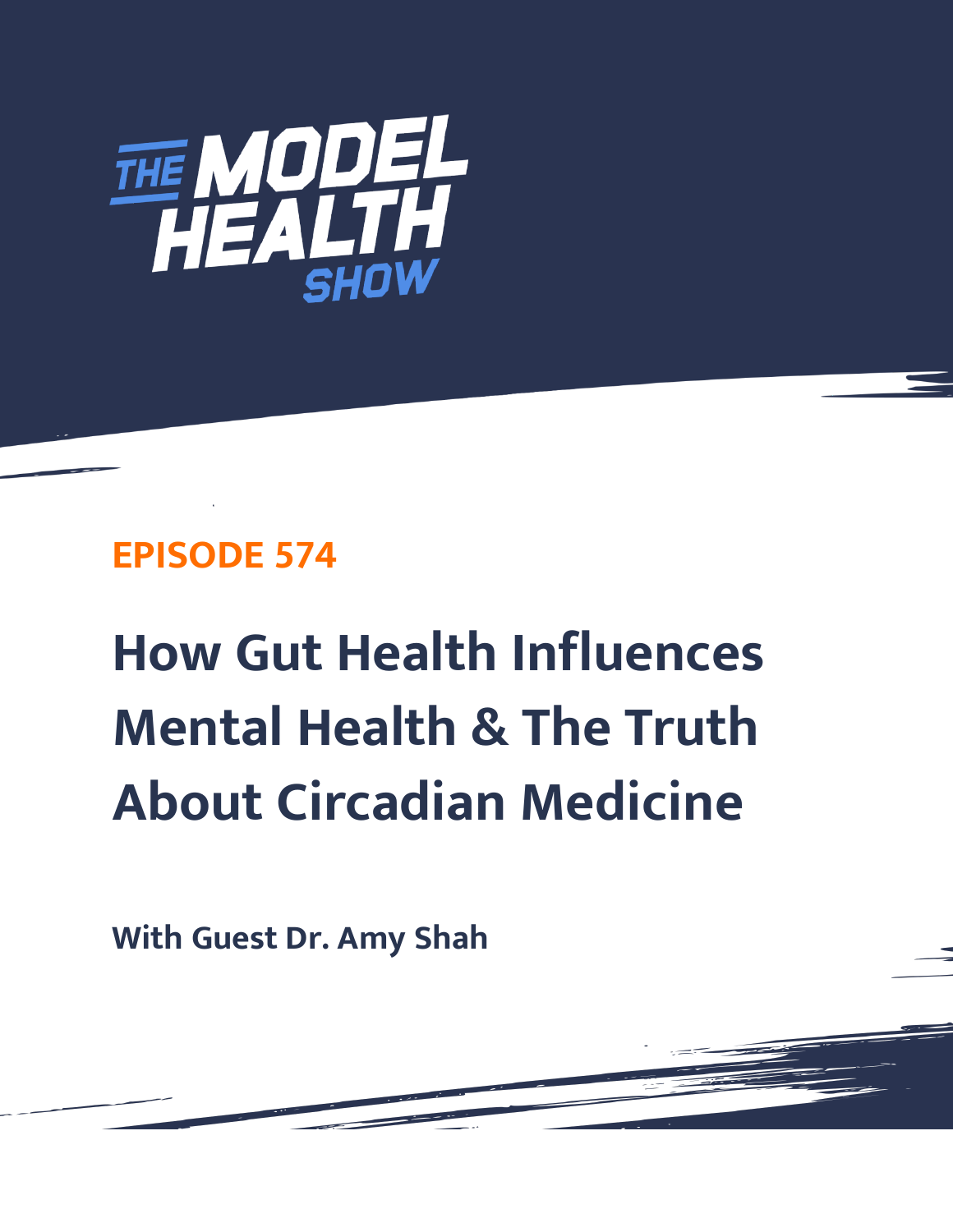# **You are now listening to The Model Health Show with Shawn Stevenson. For more, visit themodelhealthshow.com.**

**SHAWN STEVENSON:** Welcome to The Model Health Show, this is fitness and nutrition expert Shawn Stevenson, and I'm so grateful for you tuning with me today. What is your gut trying to tell you? Little do most people realize that our gut is the home of massive amounts of neurotransmitters, hormones, and so much more that is affecting our thinking, that is affecting our mood, that is affecting our minds. For example, there are these cool enterochromaffin cells located in our gut, that's producing hormones that affect literally every aspect of our bodies and our health, ranging from our sleep quality to our energy, to even our digestion and our metabolism. Again, all rooted in our gut.

And today we're going to be talking about the body, mind, gut connection, with one of the foremost experts in this subject matter. We're going to be talking about everything, circadian medicine, the time change act that's being proposed right now with daylight savings time, we're going to be talking about Vegas, so many cool things. Again, with one of the foremost experts in understanding this powerful system within our own bodies. So really, really excited about that. And one of the things that we have in common is her love of tea, this is something that's part of her morning routine, as you're going to get to hear the morning routine of one of the leading experts in circadian medicine today, when she talks about that, that it's having her tea is a part of her morning routine.

And for me, if we're talking about the microbiome, if we're talking about gut health, we need to look at what can we actually do to support a healthy microbial community. Because what we know now is that there are specific bacteria in our gut that communicate with the enterochromaffin cells, with the endocrine cells and nervous system cells and generators. The vast majority of our serotonin, for example, is being produced and stored in our gut. And serotonin is well noted to be this kind of dual hormone neurotransmitter that has a dramatic impact on our mood, it's known to be this kind of feel-good neurotransmitter/hormone, and again, it's rooted in what's happening in our bellies. And so, understanding is, we want to avoid, proactively avoid things that is damaging to our microbiome, and of course, add in things that are supportive for our microbiome.

For me, one of my favorite things is a simple tea, traditional tea that's been utilized for a thousands of years. And is featured in a recent study published in the Peer Review Journal, Nature Communications, and uncovered that there's a unique compound called theabrownin and is found in the traditional fermented tea called Pu-erh. Now, this has some remarkable impacts on our microbiome, this compound theabrownin. The research has found that theabrownin positively alters gut bacteria and directly reduces excessive hepatic cholesterol [and reduces lipogenesis, AKA the creation of fat. Another study published in the Journal of](https://themodelhealthshow.com/gut-health/) 

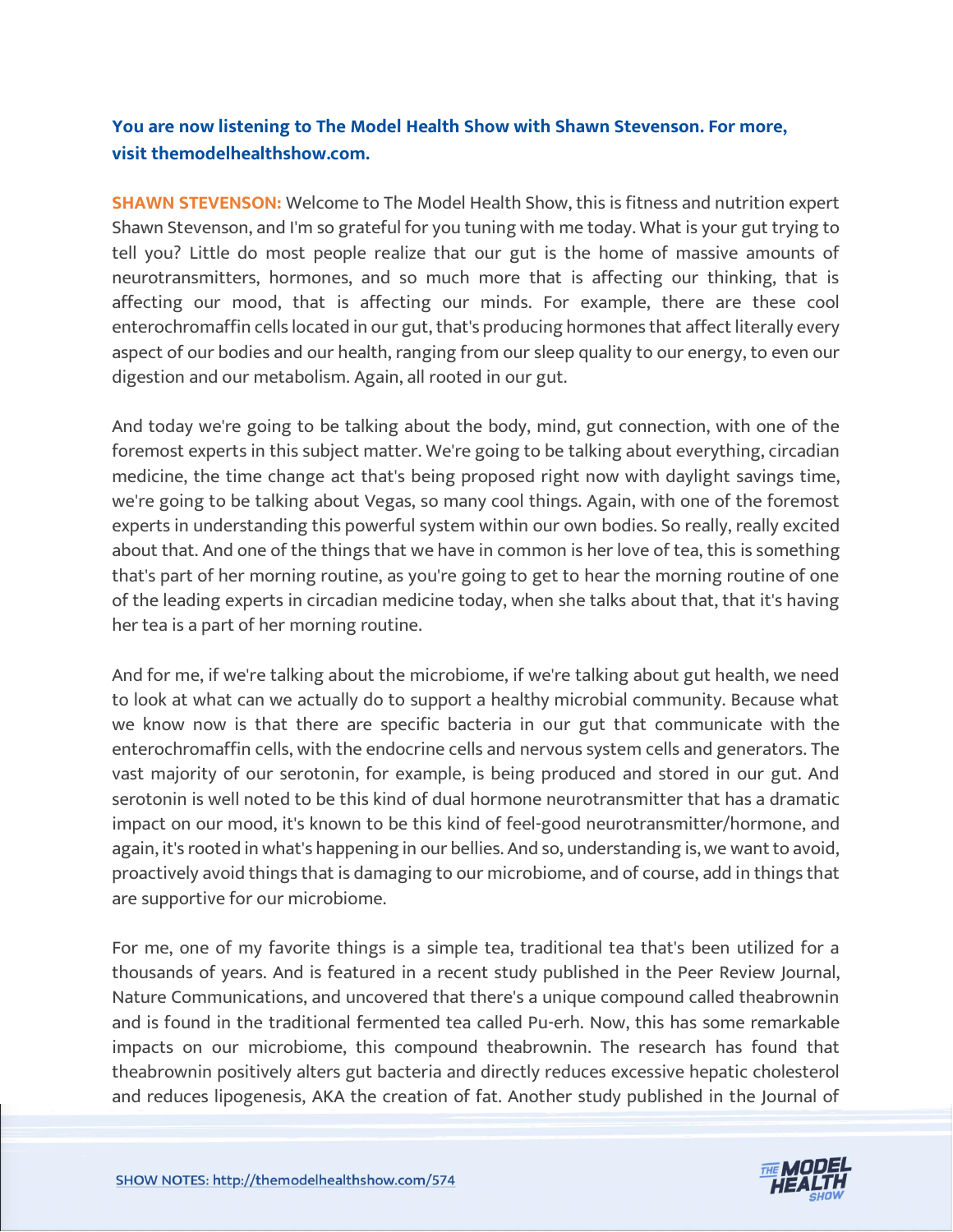Agricultural and Food Chemistry found that Pu-erh may be able to reverse gut dysbiosis by dramatically reducing ratios of potentially harmful bacteria and increasing ratios of beneficial bacteria. This is a lot, there's a lot of really cool things that Pu-erh has been found to do, but again, it's been around for a thousands of years.

But the quality matters. Marketers find out about this stuff, and they start doubling down on toxicity and poor production practices and really missing out on the essence of something really special that you want to seek out the very best source as possible. For me, the only Puerh that I drink is from Pique teas. Go to piquelife.com/model for an exclusive 10% off their incredible triple toxin screened wild crafted Pu-erh tea that extracts the bioactive compounds at cold to low temperatures and retains their nutritional density in their patented tea crystals, really, really cool stuff. And again, they're making sure that there's no nefarious compounds coming along with your teas, which is commonplace in tea today. So many great benefits can be found in the diversity of teas out there. Tut the microplastics, the heavy metals, the pesticides, the toxic molds, all this stuff we don't want coming through in our tea. So, go to piquelife.com, that's P-I-Q-U-E-L-I-F-E.com/model, use the code MODEL at check out, you get an exclusive 10% off their entire catalog of over 20 delicious, award-winning tea flavors.

Again, this is exclusive alert, exclusive with The Model Health Show is 10% off. Again, go to piquelife.com, that's P-I-Q-U-E-L-I-F-E.com/model. Now, let's get to the Apple Podcasts review of the week.

**ITUNES REVIEW:** Another five-star review titled, "Excellent supplement to his books, or the books are an excellent supplement to this podcast," by theoriginalcrispy. "I used to struggle with sleep, still do, it's hereditary. My family has used opioid prescriptions from doctors, which is no bueno. I have read and listened to these podcasts to know how bad that is. These have been a game changer for me, no sleeping pills, no fake sleeping remedies, candles, Vitamin D, daily walks, minimal blue light, etcetera. There's always room for improvement, so now working on eating the right foods for a longer healthier life. And have been intermittent fasting for several years. And I feel great."

**SHAWN STEVENSON:** Wow, wow, that's just incredible. Thank you so much for taking the time to share your voice, share your story, and that means so much. And thank you to everybody who's popping over to Apple Podcasts and leaving a review for The Model Health Show. It means so much. Hopefully, we can get your review read here on the show, and again, thank you so much, it means everything, and it helps to get the word out and to encourage more people to push that button on their phone and get into this universe of health and empowerment. And it's more needed to date than ever, as you know. And on that note, let's get to our special guest and topic of the day. Our guest today is Dr. Amy Shah, and she's a double board-certified medical doctor and nutrition expert with training from Cornell,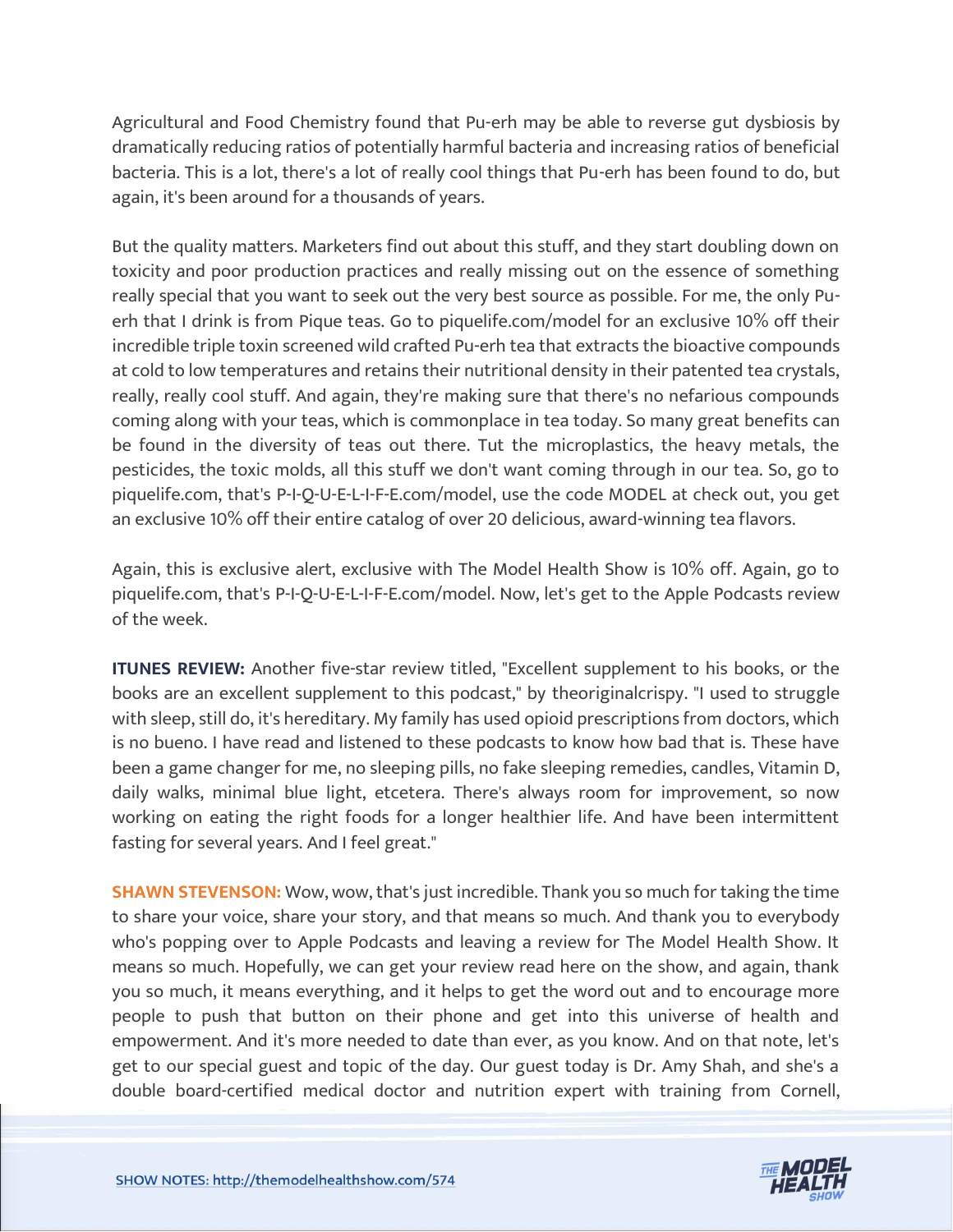Columbia, and Harvard University, and also the author of the best-selling book, I'm So Effing Tired: A Proven Plan to Beat Burnout, Boost Your Energy and Reclaim Your Life. Let's jump into this conversation with the one and only Dr. Amy Shah, welcome back to The Model Health Show.

**DR. AMY SHAH:** Thanks so much for having me. It's so fun.

**SHAWN STEVENSON:** It's good to see you. And I want to talk about this mind, body, gut connection. Alright, this is something that's a term is growing more, which is wonderful, but what does it really mean at its foundation? What is this mind, body, gut connection?

**DR. AMY SHAH:** Did you know that the way you're thinking right now, your mood, your anxious thoughts or your happy or depressed thoughts are most likely coming from your gut? And it's not really... You're not even consciously aware that there's something else controlling... These bacteria are actual... Think of them like little people, they have personalities, they have thoughts and they send signals like dopamine and serotonin, GABA to your brain. It's fascinating, you can actually take... They took schizophrenic people, and they blinded the researchers, and the researchers could pick out which people had schizophrenia based on their gut microbiome alone, knew nothing else about them. And so, you can see... I mean, this is an area that you don't even think or talk about, but it is insane. So, there's a 100 trillion bacteria, they have more genes than stars in the universe, and they live inside, and they make decisions for us.

So, the gut brain connection is something that is so fascinating to me, because I was like, how can you... How do we not know about this? We don't even consider this in our studies on mental health. So, the anxiety, depression, feeling good can come from that gut bacterial communication with the brain, and there's four different ways, at least that we know of, that they communicate, so it's not just one... You know, Vagus nerve is what people think about, it's a connection between the brain and the gut, but there are lots of other ways, like the serotonin, dopamine, GABA pathway, they produce these little vesicles with messengers to the brain. So, there's so many different things that are happening. It is just fascinating to me, because I don't know about... I think most people that are listening or watching want to feel happier, more focused, less anxious, and if you knew that there was another way to do it besides medications and just living with it, then that's kind of exciting.

**SHAWN STEVENSON:** Yeah. And I love this, because you're somebody who's been a voice for circadian medicine and paying attention to these undertones. And it's really strange, because pharmaceutical drugs obviously have their place, but it's been the go-to, the immediate go-to instead of addressing the underlying dysfunction, like, what is causing the symptom? And you

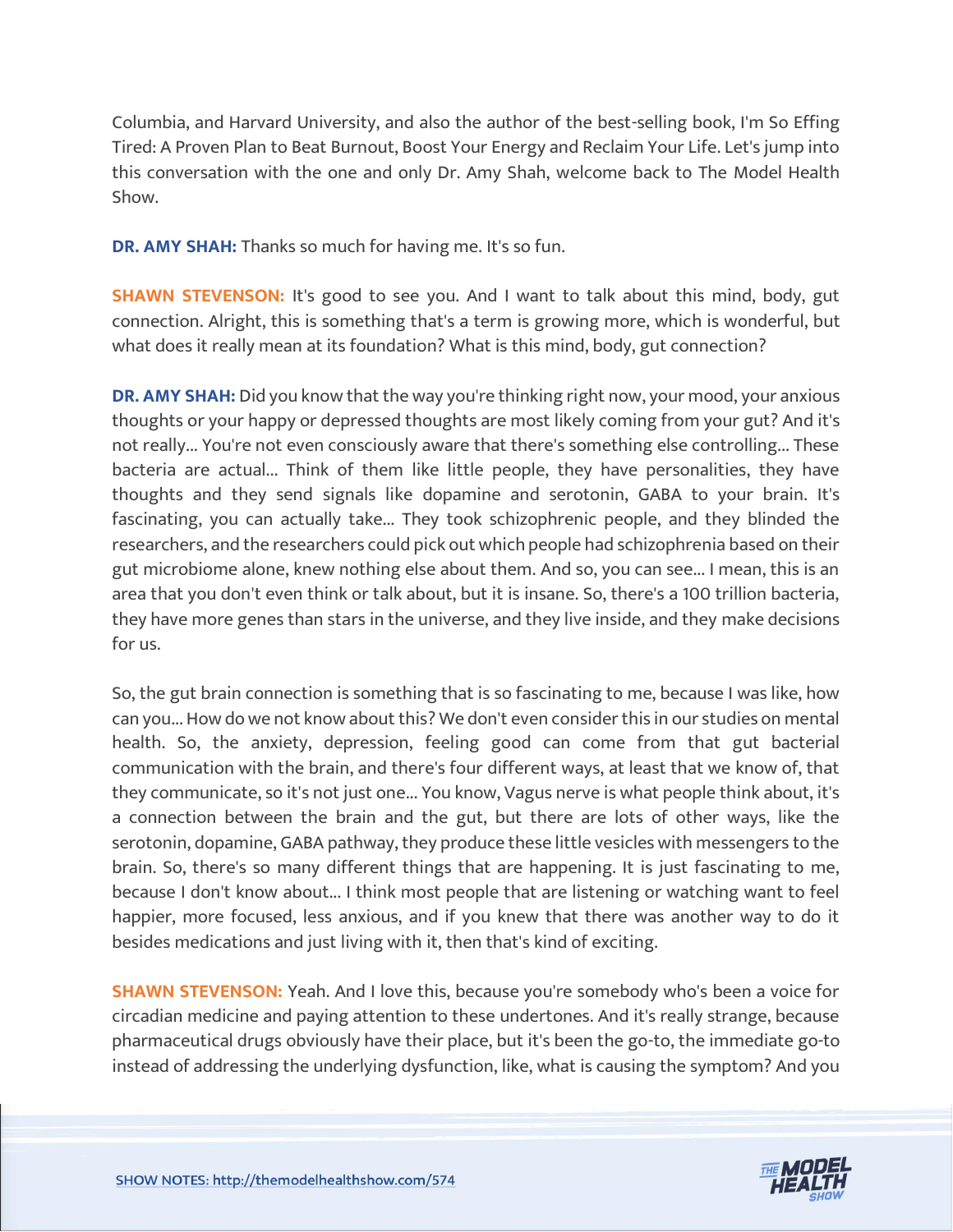mentioned something that I'm so glad that you brought up, is the fact that these bacteria, these trillions of bacteria we carry in and, on our bodies, they have genes as well.

#### **DR. AMY SHAH:** Yeah.

**SHAWN STEVENSON:** Right? And so, we think about the human genome is determining our fate, but if we go gene for gene, 99 plus percent of the genes that we carry are microbial...

#### **DR. AMY SHAH:** Yeah.

**SHAWN STEVENSON:** And they obviously have a huge influence. And another thing that I picked up from our earlier conversation was, even when we're talking about our circadian clocks, these themselves are genes, these are clock genes that are determining when our body is doing everything that is doing, but are microbes, our bacteria have essentially clock genes as well and circadian rhythms as well.

**DR. AMY SHAH:** Yeah, these... They need to sleep too, and they need time, they follow day and night cycle, and we were talking about it, but basically, if they don't see light and dark for 24 hours, those clock genes in their body gets damaged and they don't function the way they're supposed to. So not only are we damaging our gut bacteria by eating horrible foods with high sugar and preservatives, emulsifiers, etcetera, we're also putting them in a dark place for over 24 hours where they don't know what night and day is, and they're dying off that way.

**SHAWN STEVENSON:** So, we need that exposure to natural light, to sunlight.

**DR. AMY SHAH:** The natural light is absolutely necessary for the functioning of not only our clock genes, but also our gut bacterias' clock genes. 80% of the body's functions at least that we know of work on circadian input. And so, one of the easiest interventions people can do is start getting more natural light in the day. And I know for me, that was like the first thing that actually made me feel better, and so, people are always like, there's so many things you guys talk about, but if you really just started with getting some natural light in the morning, and then maybe some natural light in the evening, it could really start to change so much of your body without changing one thing in your diet.

**SHAWN STEVENSON:** So, what is it about getting exposure to sunlight in the morning that actually helps to kind of set your circadian timing system?

**DR. AMY SHAH:** So in your eyes, you have direct receptors that go to your brain to the suprachiasmatic nucleus, and so when your retina sees natural lights, it's different than this indoor light that we're in, it will send signals, and it will say, it's daytime, time to focus, time to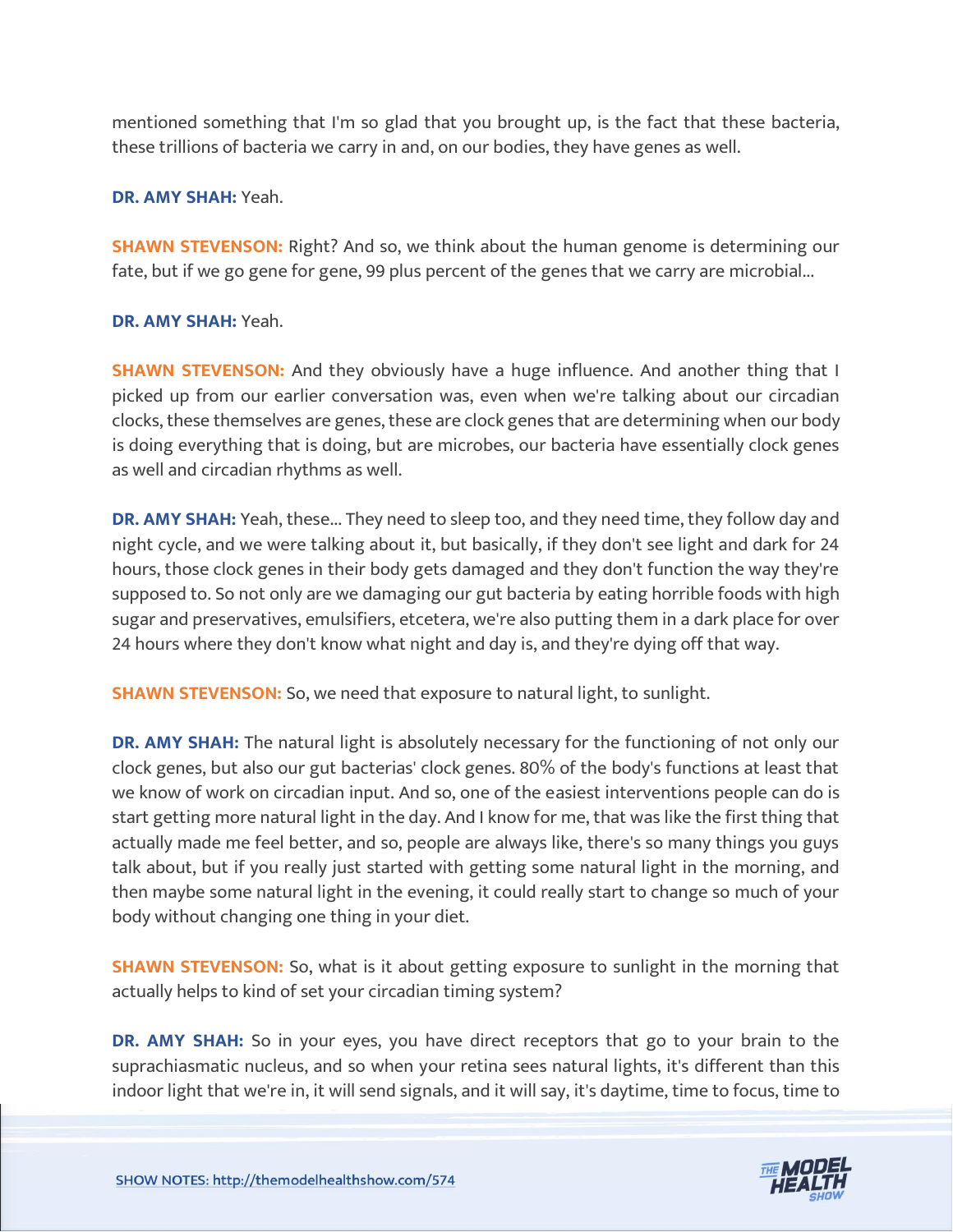process complex thoughts, time to get your digestion going, time for the metabolism to start working, their signals that get sent all over the body and it's coming from the suprachiasmatic nucleus, your hormones, and all of those processes start to calibrate, and we need that. So, each cell has its own clock, but it gets input from this master clock so that it can start working properly. That's why you feel so much better when you go outside, your brain works better, your mood is improved, and that's why we've kind of ignored this for too long, and we were talking Vegas before, places where you're spending a ton of time indoors without natural light is going to damage our body in ways that we're just starting to understand now.

**SHAWN STEVENSON:** Yeah, and so before this show got started, we were talking about trips to Vegas, so my wife just planned a trip... The last time we went to Vegas... I've spoken in Vegas probably four or five times at some pretty epic events, but I never stayed and done the stuff.

# **DR. AMY SHAH:** Yeah.

**SHAWN STEVENSON:** And when my wife and I went together, the last time was about 11 years ago when she was pregnant with my youngest son and I was speaking at an event, of course, and we were getting by, but we weren't doing particularly well, and so we even flew stand by to get to the event, because we have a friend who works for an airline.

#### **DR. AMY SHAH:** Nice.

**SHAWN STEVENSON:** And so, what stand by me is that you literally stand by. I didn't really get it because when we first went from St. Louis to Vegas, we got right on the plane, it was all like, "Oh, this is cool," but coming back was a whole other story. And because of that, we didn't get to get on the first flight. You have to wear a certain attire as well. I don't know if people know that for a certain airline, because what they told me is, you represent the airline. So, I had to like run... I just had like a jeans and a t-shirt on, I had to run to... There's a golf store in Las Vegas, I had to jump on a train, fly over there, get this golf outfit on, I wanted to punch myself in the face a little bit, but I threw that outfit on and I ran back, raced across the... I looked like Tiger Woods on a really bad day.

**DR. AMY SHAH:** Yeah, you had to look the part. Yeah.

**SHAWN STEVENSON:** And so, now... But now we missed this flight as well, and so we ended up having to stay a night in a whole different city, and it was just this crazy ordeal because of finances. And so, all these years later it's a very different experience, my wife put the weekend together, because for me, I'm just like I... Personally, I wouldn't have any interest in going, necessarily, you know?

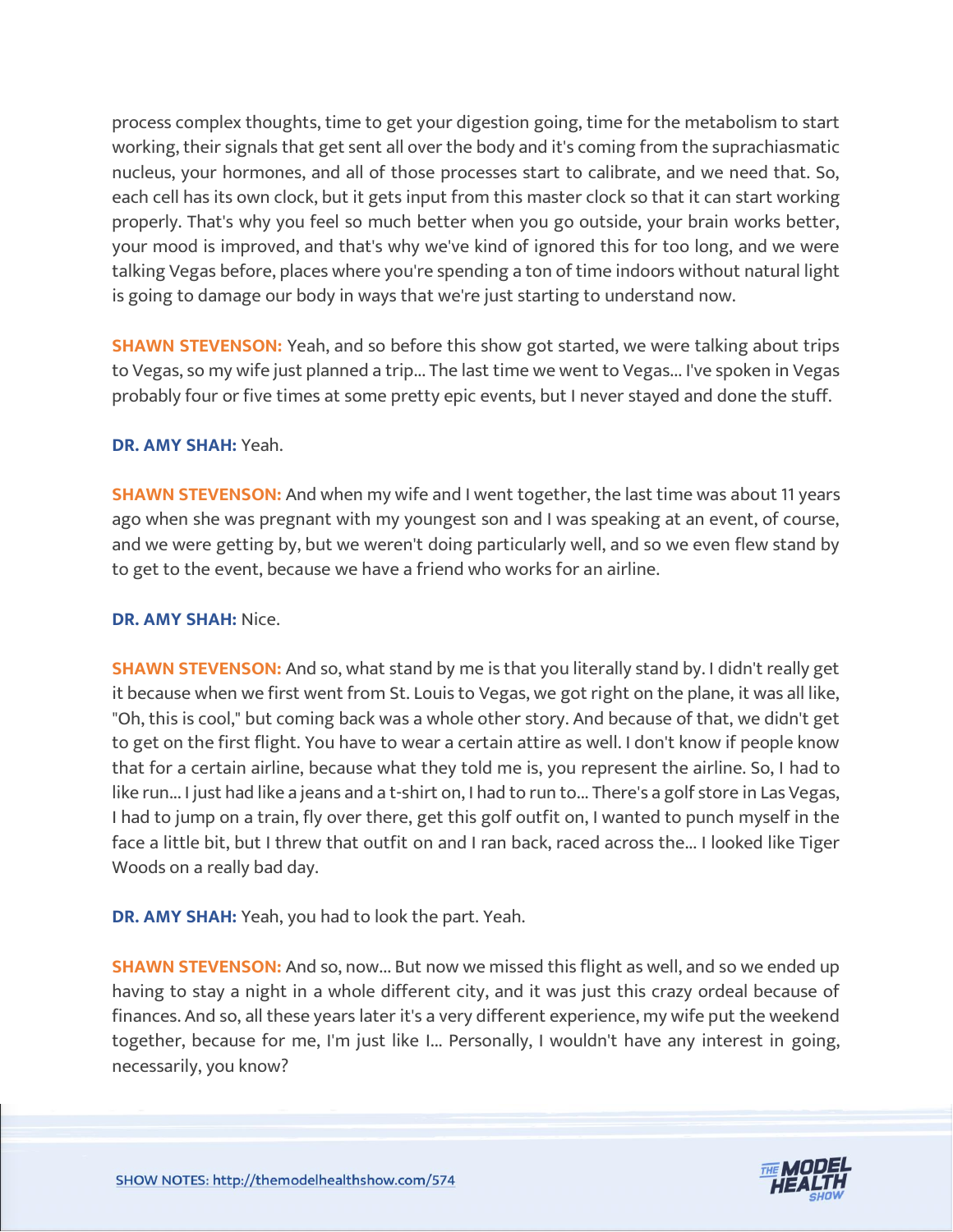#### **DR. AMY SHAH:** Yeah.

**SHAWN STEVENSON:** It was like, "It was cool, but whatever," like, I like my routine, I like feeling good, and everything starts at 9:00 PM, everything. And so... But she... The deal breaker for me that was just like, "Oh yeah, this is awesome," was we went to the Silk Sonic concert, shout out to Bruno Mars and Anderson Paak, and it was bananas. It was one of the most incredible things I've seen. But what I saw was what we're talking about, the casino environment. So, we stayed at a hotel that was connected to other casinos, and it's changed a lot. Even since I went last time, there's a lot less smoking environments than when we went last time. But just this atmosphere, these very strange lights and sounds...

#### **DR. AMY SHAH:** Right.

**SHAWN STEVENSON:** Can really start to throw off your body's rhythm. It's like, your body essentially... We haven't evolved with those kinds of inputs, and so, people are there from dusk to dawn at their slot machines or at their tables, and they lose track, like their body gets so discombobulated.

**DR. AMY SHAH:** Yeah, and it's so... I don't think we understood the impact of that. Of course, it's great for the casino owners 'cause we're discombobulated, we kind of don't know when to sleep, when to wake up, we don't feel good, so we're just kind of eating and drinking more to see if maybe that makes us feel better, and really that kind of... You can actually damage the clock genes in your cells to the point where they don't work anymore. And so, this is not just about, oh, you went for a day or two, that's fine, but people who are doing this all the time... And during the pandemic, what I notice is a lot of the children were indoors all the time, and I had to tell my kids, you have to go outside, even though everything's online, and during their breaks, they would be on their iPad or on their phone, you have to go outside. It's so important for children to get that input of circadian rhythms, and that doesn't come from even a window, it comes from natural light.

**SHAWN STEVENSON:** Yeah, thank you so much for sharing, that because these are the... This is the collateral damage that's not getting talked about, especially for children, and the CDC published a report looking at some of the outcomes. Just recently, even one came out last week. We'll put a couple up for people to see if they're watching the video version, but they were looking at the mental health outcomes for children, adolescents, and almost half of the children analyzed, teens, had depressive thoughts, thoughts of... And also, one out of five had thoughts of suicide, suicidal contemplation, and the numbers just jumped up mightily. It had already been climbing in recent years, but it just took this mighty jump.

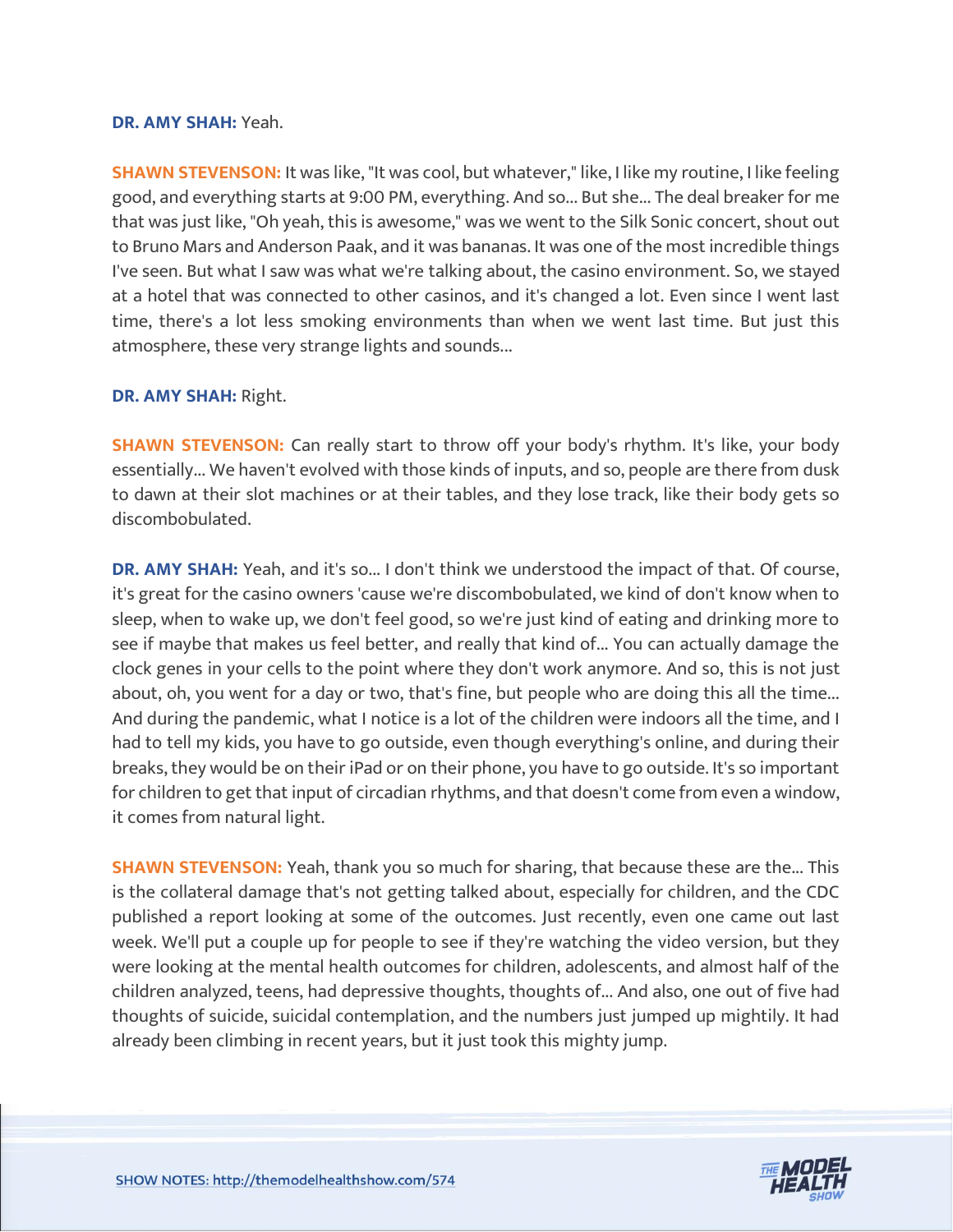But I'm bringing this up to say another CDC report looked at childhood obesity and I want to ask you about this as well, and what they found was that childhood obesity took a gigantic leap during this time of shutdown to mandates and children who are moderately obese... And we'll put this study up for people to see, published by the CDC, children with moderate levels of obesity, their annual rate of weight gain doubled. So, it went from around 6 lbs. annually increased to 12 lbs. in just that short span, and it's just like again, we're getting this feedback that something is seriously awry here.

Well, you might say, "Oh, it is a short-term thing." But then we have a recidivism, where you pick up these things when you're a child, it becomes increased like ridiculously exponentially more difficult to address that when you get older. So, I wanted to ask you about this, because part of regulating our metabolic rate and our insulin sensitivity comes from being aligned with a certain clock and sun exposure and those kinds of things. So how has it thrown off our children's rhythm and playing into challenges with body composition and obesity?

**DR. AMY SHAH:** Absolutely. Obesity is so closely linked with circadian rhythms as well, insulin levels, so we know that our ability to process sugar changes throughout the day, and we need those circadian rhythms to kind of help the body know that you should process sugar during the day and usually around 8 o'clock, we notice that your ability to process sugar goes much lower. And so, if you are following circadian rhythms, you can actually improve blood sugar control and reduce obesity by educating people on this circadian pattern. But there's so much that goes into obesity. So one is, these brain pathways that are getting set, like you said, things that we are doing as children get set as neurological pathways. Our brain wants to be efficient, and so it figures out, oh, when you're hungry, you have this junk food, and it satisfies this craving, it's going to become a pathway.

And so a lot of people will notice when they're adults, they still kind of go back to those comfort foods of childhood as go-tos when they're stressed or when they're not feeling good, and it's because these pathways were set as a child, and it's really hard to break it, and that's what we're doing when we're increasing the amount of drive-throughs and processed foods that we're having, we're setting these patterns that are often lifelong for people. So, you know, we talk about trauma as a child that carries through the years, it's the same thing, of course, not to minimize trauma, but you can actually program your brain to want certain foods, to go to certain things for comfort, because the brain wants to create easy ways to comfort our bodies and our brains.

And so, we end up creating these horrible habits. 56% of Americans say that they have problems with their mental health right now. Anxiety prescriptions have gone up. Anxiety medication prescriptions have gone up 30%, antidepressant prescriptions have gone up 26%. I mean, we are the un-happiest we've been in 50 years. So, we're definitely noticing that there's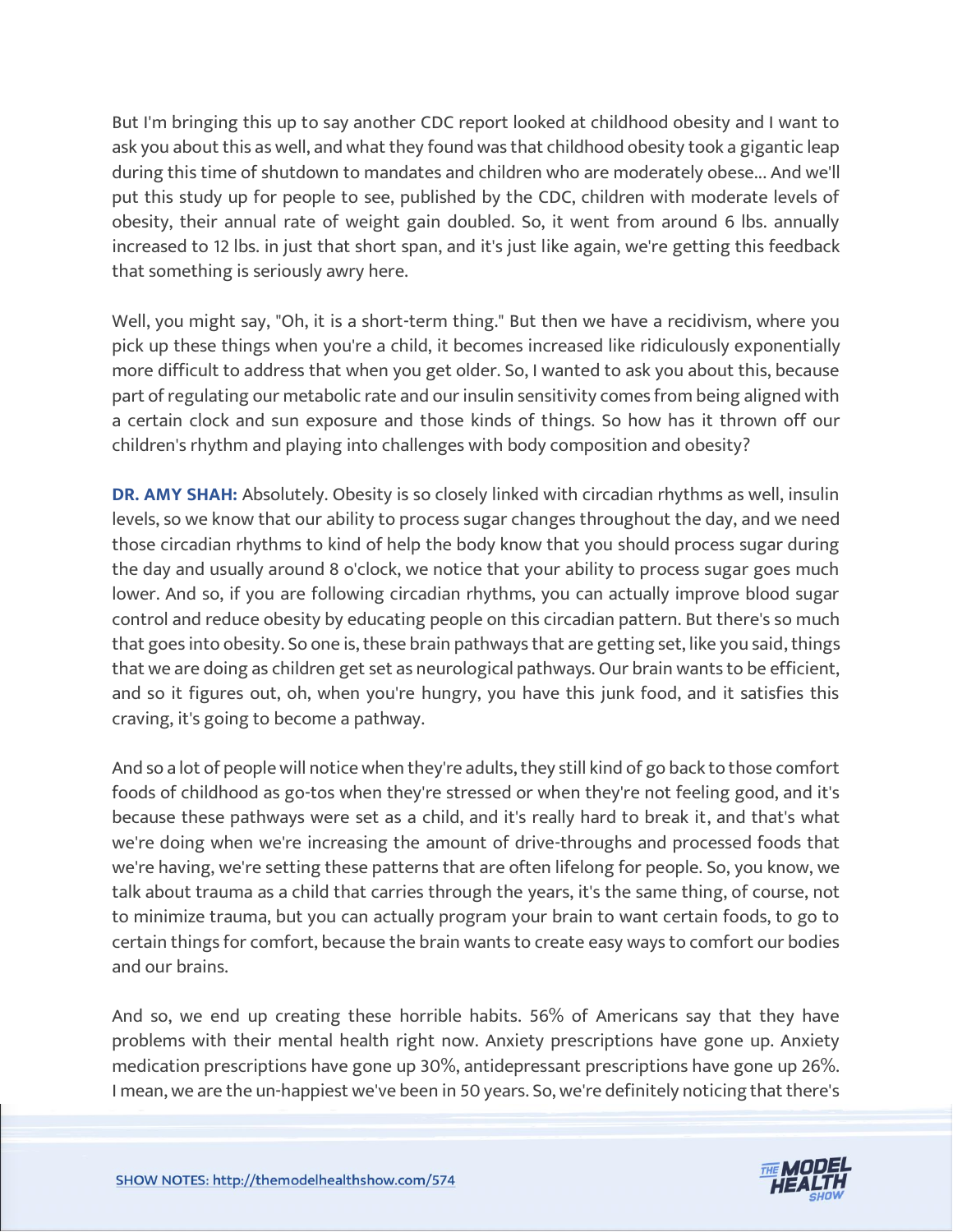something beyond just what the external events that are happening to us, so not only are we getting fatter, but we're also getting sadder.

**SHAWN STEVENSON:** Wow, oh wow. The good news is, we can do something about this, but it's going to take a lot of work. Because there's...

**DR. AMY SHAH:** Yeah. I wish there was like a one pill deal with this, but it's not.

**SHAWN STEVENSON:** Yeah. It's the systems that are governing all of this, I mentioned that the CDC is the one who reported with childhood obesity, and yet they've also been the propagator of mandates that resulted in that particular manifestation. It's just like, we have to take a step back and look at the bigger picture. And this is also true, because this is the next thing, I want to talk to you about, which circles back to, you mentioned these pathways getting created with these certain food inputs, but that also involves that psychological connection with what's happening with the gut.

#### **DR. AMY SHAH:** Yeah.

**SHAWN STEVENSON:** Because guess where that food is hitting when you're having that processed food, it's affecting our microbiome. So, how does this all tie in with our feelings of our cravings, our emotions, our mental health when it comes to the food that we're eating in relation to our gut health?

**DR. AMY SHAH:** So, cravings are different than hunger, and our gut bacteria often dictate that. So sometimes you're craving something, not because you're craving it, but your gut bacteria are craving it. And when you're eating a ton of... Say, during the first part of the pandemic, you might have done takeout a lot, you might have been eating a lot of fast foods, and say your gut bacteria now are growing, the ones that like the sugar and the processed foods are growing and the ones that like the broccoli and the vegetables or whatever are scarce and dying off, those bacteria will ask for more and they will send signals to your brain as craving for the foods that they like. And so, those gut bacteria start to rule your thoughts and you know those... Okay, so dopamine is a molecule of motivation, and when it comes to food, alcohol, and drugs, this can be a very powerful motivation.

It can be a negative or a positive, because dopamine is also the one that motivates you to do better, to challenge yourself, to compete, but it's also the one that makes you get up out of this chair and go get a food or an alcoholic drink or a drug, because you are craving it so bad that you will motivate yourself to go get that. And so, it can be so powerful in a negative or positive way, but we don't get any education around that. And so, in schools, even in medical school, we really didn't learn that there is... When you see a patient or you're talking to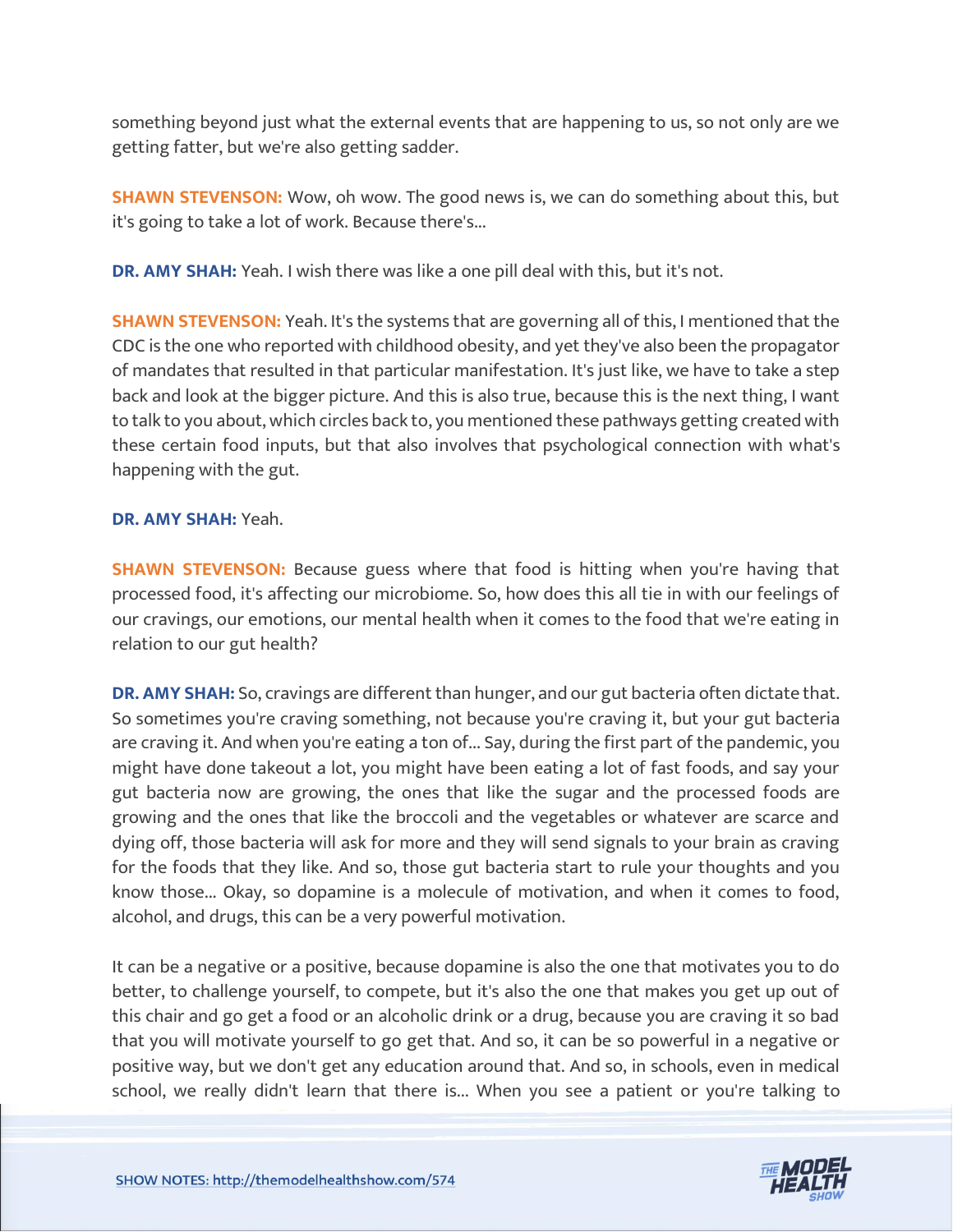someone, educate them about their gut bacteria, because maybe they'll understand or motivate them more to eat the healthier foods, to get more sunlight, to get better sleep, because they'll say, "Oh, then those bacteria actually will start to change your cravings, and we'll start to want different foods." But we don't know that, and we don't talk about it, but the food companies know that, and they know that if they motivate you with the dopamine, the more they can motivate you, the more you will buy their product.

And it's a secret that I think everyone should know, so we can stop our cravings. For example, I'll give you an example. My kids, I was telling... I was educating them about this, because I don't think anybody really tells them, because they just think that they love chips or cookies, but they don't really know why, right? So, I was telling them that there's these... At Trader Joe's, they have these rolled tortilla chips that I had got once because it's like a healthier version of Takis, okay. And when I explained this dopamine pathway, I said, "There are some foods that you want so badly that when you get it, it's almost like pleasure mixed with discomfort," it's like, you love it so much, but you're like, "When am I going to get more?" It's like this almost uncomfortable with pleasure feelings, not pure pleasure.

And they identified those, they said, "Oh yeah, it's like when you get those... When you bring those chips home, it's like, you want to have more, but you can't, and then you can't wait till the next time. It's almost an uncomfortable feeling." And that's when you're tapped into that dopamine pathway. And that's alcoholism, and that's the craving for drugs, and that's how you know you're addicted or not addicted, but you have that dopamine pathway trigger with certain foods or activities or pleasures, and that's what you have to watch yourself around, because that can be a negative thing.

**SHAWN STEVENSON:** Yeah. Wow, wow. So, you mentioned this, which should be Captain Obvious at this point, but not being taught this in medical school of asking patients about certain things like this and educating them about their microbiome health. And you've had the opportunity to be educated at some of the most prestigious institutions in the world, Cornell and Columbia and Harvard. And there is, and I want to do a lot more right now, and I've been working for years on this subject, and I'm working with some great people at Harvard and at NYU and Stanford to help to change some of this in education. Because the outcomes, it's not necessarily just a lack of education for what physicians and nurse practitioners are able to teach patients, but it's what they're being taught themselves.

# **DR. AMY SHAH:** Yeah.

**SHAWN STEVENSON:** And I want you to... If you could talk about this culture that's been created and encouraged in healthcare of just absolutely demolishing one's health in the name of achieving a certain status or education.

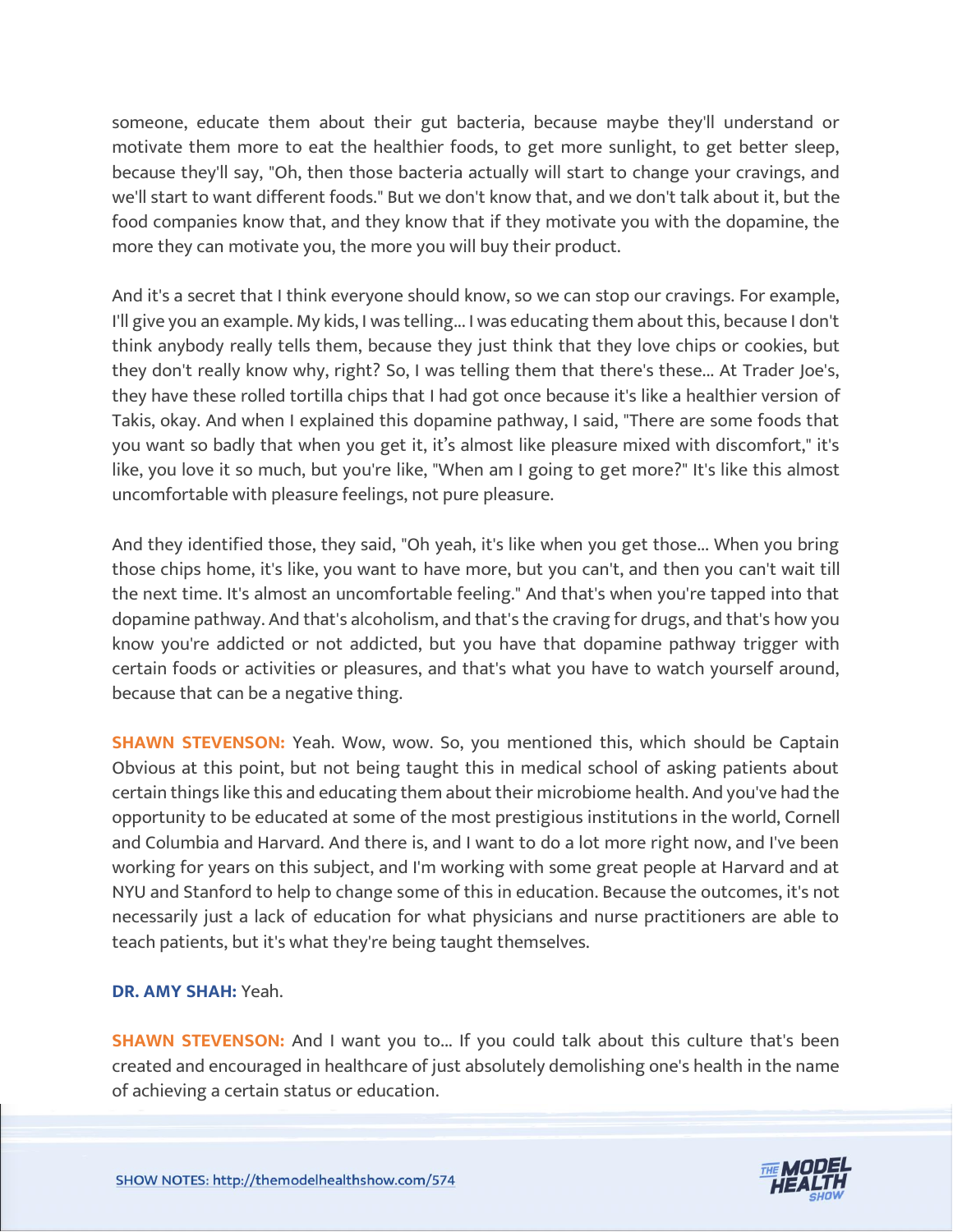#### **DR. AMY SHAH:** Absolutely.

**SHAWN STEVENSON:** You know, it's a very... This culture... And the reason I'm bringing this up is, I really feel like one of our greatest leverage points is to help to heal healers and to help folks who are entrusted with taking care of the public, doing something to take care of themselves. Because as you know, and if you can articulate this, the levels of stress, the processed food consumption, the sleep deprivation, all of these things becoming commonplace for our healthcare practitioners and wondering why their education isn't reaching the patient.

**DR. AMY SHAH:** Absolutely. I think what happens is, you also get these dopamine pathways, or these set neural pathways, because during our grueling years of training we are told that if you sleep, you're lazy. If you leave early and you go to work out, you're lazy, or you're not a good doctor, especially in residency training, it was kind of like a hazing where it was, who can stay the latest, who can get the least sleep, who is the most dedicated resident. And Boston was a very toxic environment in that way for me, because it was dark outside, you never really knew... You're never really getting out early enough to get sunlight anyway, and there's this kind of competition of who can work the hardest, who can work the longest, who can work the most shifts. And it's so toxic, because it's teaching people that you have to trash your body in order to be someone that's respectful or respected.

And what you're taught is that food is basically a fuel to get you to the next thing, like we would eat these... So, they have these like, Graham crackers, and like peanut butter packets that they would save for patients when their blood sugar would be low. And literally we would eat those to kind of sustain ourselves to the next meal and it was... Meals were provided, were insanely processed. And so, you're living that life, and then you graduate, and you're supposed to tell people how to be healthier when you have basically trashed your body for the last 20 years, and so, it was such a... So, when I was at my peak in my field, really, finished all this training and double board certified and got my first job, became a partner, and I was supposed to be at my peak on the outside, I was at my lowest on the inside, I felt exhausted.

I felt like my gut health was so poor, my mind was always anxious and running all the time, never in the moment. Because at that point I had convinced myself that doing these things, getting sunlight, getting sleep, getting exercise was something that I didn't have time for or that I shouldn't make time for, because I'm a busy mom, doctor, and I'm dedicated, and that meant that you have to skimp on those things. So really, it's so pervasive in the culture, and there's almost like, you kind of the older attendings, we call them, the senior people, they'll say, "Oh, in my day we worked 100 hour weeks, you guys only have to work 80 hour weeks," and it's just insane that you can do that. You can tell people that that's normal and then expect

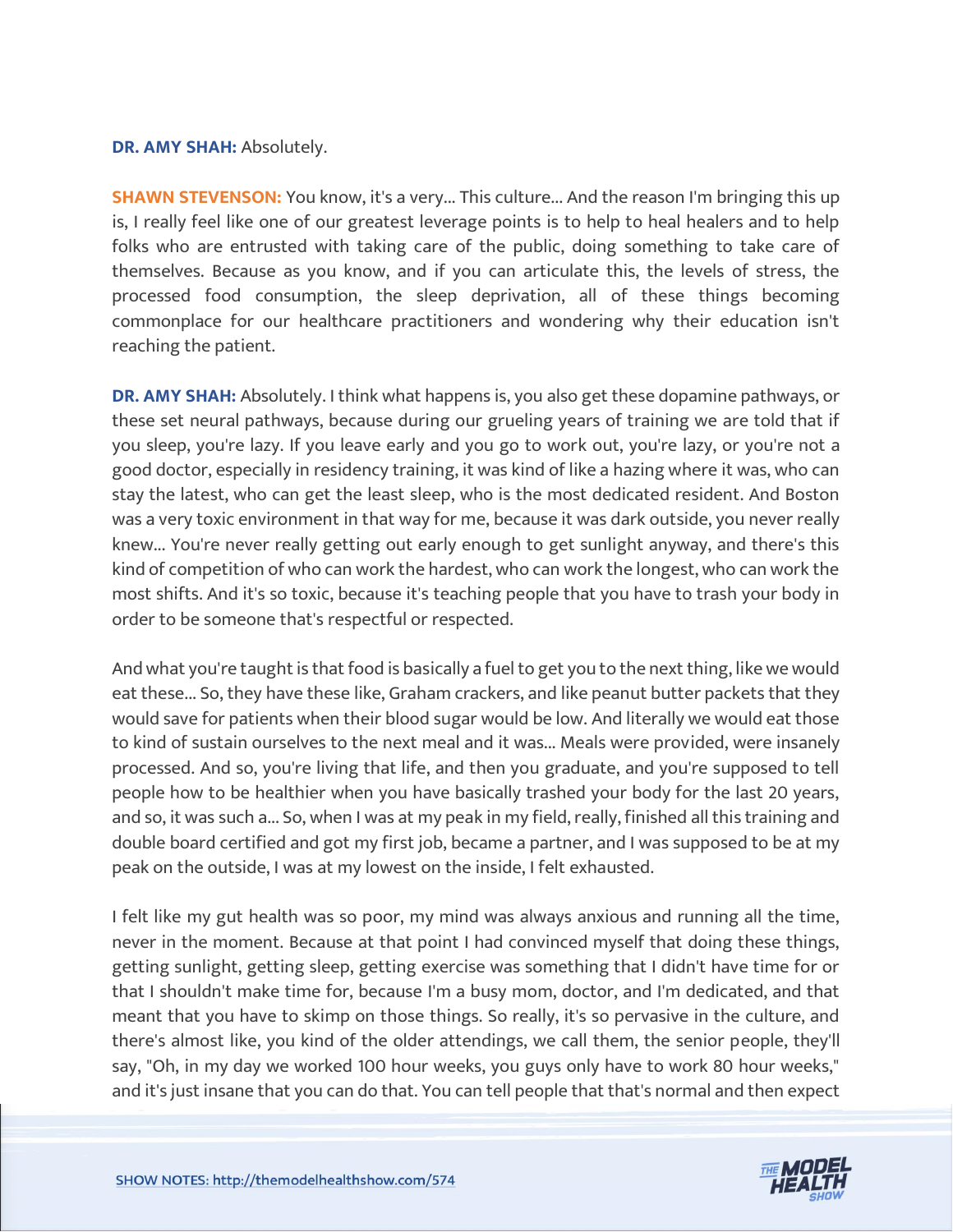them to come out of that without mental health disease, without physical health disease and without some kind of... They're not prepared to counsel people on health and nutrition when you're not living it yourself, you really can't counsel.

I couldn't even... Being a nutrition major in college, I had lost all of that during my training years in medicine, and then I was out in the real world, and medicine today still does not have a nutrition component to the standard medical visit, for most. And now things are changing 'cause I... This is... I graduated medical school in 2004. And so, it's been almost 20 years. And so, things have changed rapidly, and I think it's going in the right direction. But as you know, we have... We're sorely late to the game. And we have a lot more work to do. And that's why people look to other sources for guidance because they're not really getting it sometimes from their medical provider.

**SHAWN STEVENSON:** Yeah, and thank you so much for that, because this has even helped to birth your amazing book, So Effing Tired...

# **DR. AMY SHAH:** Yeah.

**SHAWN STEVENSON:** And sharing your story. And you proactively... This is the unfortunate scenario; you've got to figure this stuff out on your own when you're investing in the most prestigious education that you can get. But then what does that even equal if you lose yourself and your health?

# **DR. AMY SHAH:** Right.

**SHAWN STEVENSON:** And so, I'm really hoping to help make a shift in this. And I know that we can. As you mentioned, things are changing. And it's taking some really pioneering voices, and a lot of intention, a lot of work because as systems exist, and they just kind of coast along, unless something outrageous happens, and especially if people are making money from the system, it's very difficult to change it. And it's kind of... COVID has come along and really shaken things up and disrupted things, is creating a great opportunity for things to change. And I want to ask you about this, because if we look at the health outcomes, because we've got the data on this stuff now, you know, if we look at the health outcomes of nurses versus a general population, higher rates of cancer, higher rates of insulin resistance, physicians having the highest rate of substance abuse of any other field.

# **DR. AMY SHAH:** Yeah.

**SHAWN STEVENSON:** And partially, of course, we're looking at the environment, but also the accessibility to drugs, you know? And these things are not being talked about, the mental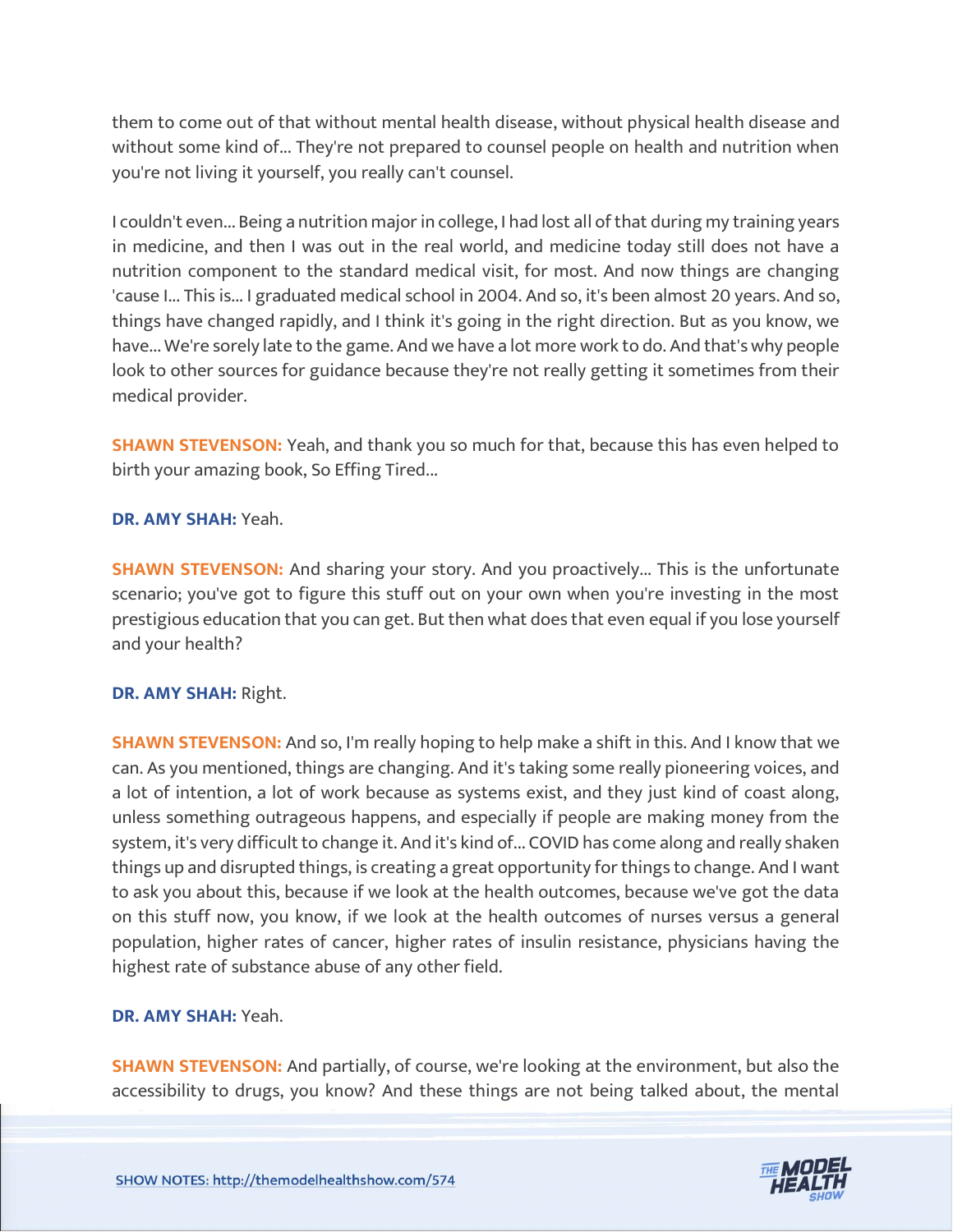health issues. And so, if we're going to really heal as a nation, and as a species, we've got to address this. Because, right now, if we look at the outcomes of our population, overall, we are the sickest nation in the history of humanity. If we're talking about chronic diseases, it's unbelievable. We don't have to look very far to see the results, but this goes back to what are the inputs? And so, for you, if you could talk a little bit about what... Once you had this revelation, like, "I've done all this stuff, but I feel like this is the outcomes that I'm having," what was the first steps that you were taking to address that? Like, what got you to think outside of the box that you were taught to think in and start to address getting yourself Well?

**DR. AMY SHAH:** I was always interested in the gut microbiome and immune system interplay. Because in my family, everyone kind of dies at age... A young age, 60 is like the average age and there's heart disease, and there's diabetes. And these are like, smallish Indian men and women... I mean they don't look unhealthy, and a lot of this disease came when they moved to the US. And even though they had a pretty high carbohydrate diet, vegetarian diet in India, when they moved, something changed. And it was always interesting to me, I was wondering, is it... Of course, it was the food, there's a lot more Coke and Pepsi, Pizza Huts visits, but there was also a change, shift in their lifestyle. They're sitting more at desk jobs because they're trying to hustle and make money. And so, it was always fascinating to me, like, "What is happening? What is going on in the body that is... We don't understand?"

And at that time, nutrition was not popular at all, it was considered a soft science. Nobody really in the serious academic world was talking about nutrition, like it is now. And so, that... When I started to make my shift, I thought to myself, "What is it that I'm doing wrong that's making me feel like crap? That's making me gain weight, even though I'm working out. That's making my sleep so poor, that I can't even sleep through the night?" And so, I started to look into... I kept thinking, it must be my hormones, my immune system, or my gut, and then I realized that they're all three intertwined in one, and that's when I started to really be interested in circadian rhythms and gut bacteria. So, one thing I wanted to share as I remember, the reason I went to immunology fellowship is this concept of the hygiene hypothesis.

So, for people who don't know, at the turn of the century around in London, some smart doctors started to notice that the kids or rich kids living in London were starting to have a lot of problems, health problems, allergies, asthma, autoimmune things. And the kids who were poor, "poor kids" living on the farm still in the outskirts of London, weren't having those issues. And so, it started a series of investigations of what's going on when you move from a rural farm environment to an urban environment?

And that work is still going on, 'cause we don't know, right? Like, even the immigrant thing that I was telling you, we don't know exactly what's changed and what's bad. But what they

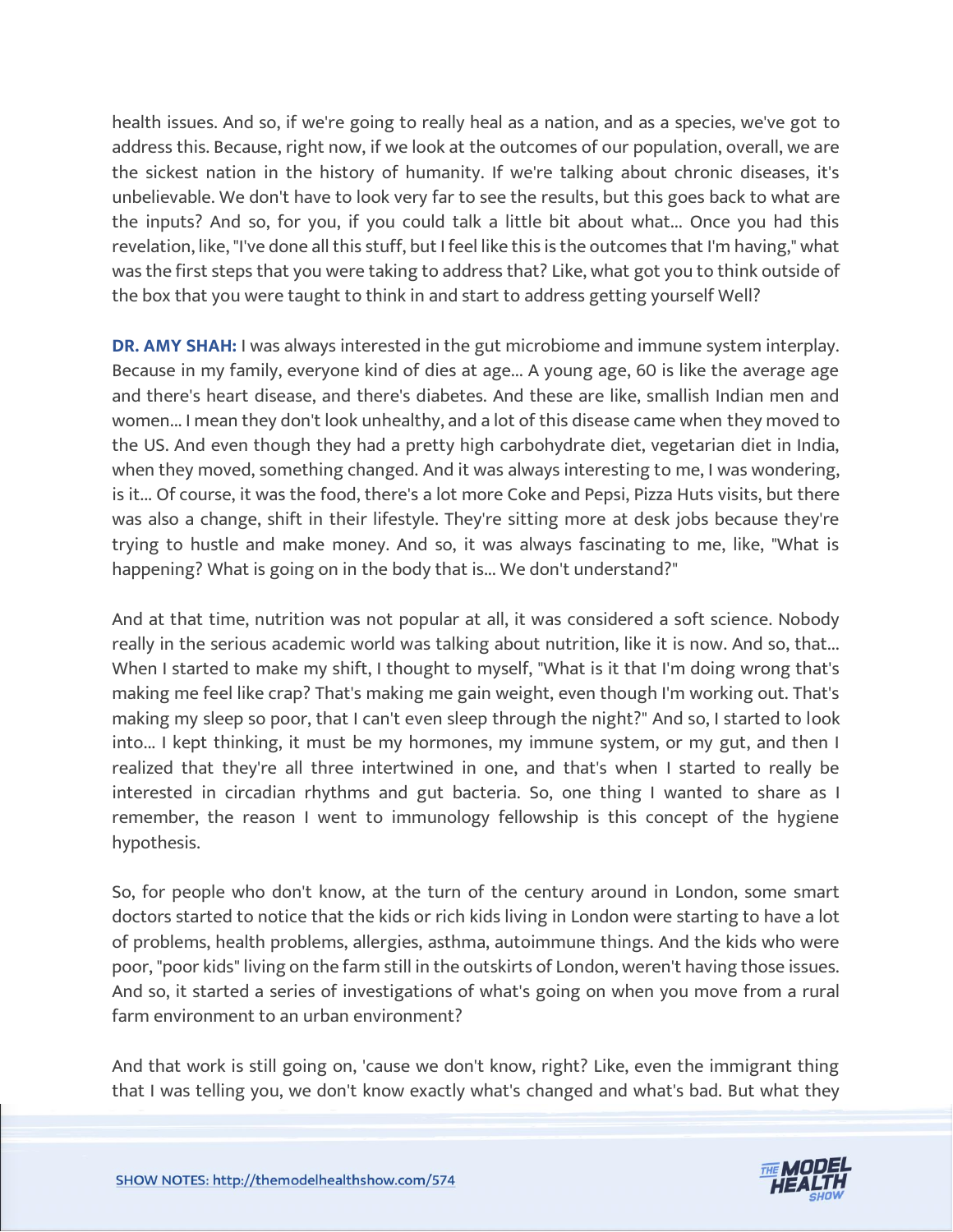found is, one of the biggest things that changed is that the kids, the rich kids had a cleaner life. They were around less bacteria. They had less siblings in the home, less animals, less dirt, less exposure to nature. And of course, they had more refined foods, less stuff right from the farm, right? So, they created this hypothesis, which is still the leading hypothesis of why our immune system and gut bacteria go haywire, called the hygiene hypothesis that we need bacteria, we need dirt, we need farm or we need something about that old environment to populate our gut and teach our immune system. And it's so fascinating. So, when I was thinking to myself, like, "I need to go back to some of those basic things that I used to do as a kid or as a young adult when I felt good, because, for some reason, I feel like this gut, immune, hormone connection is... We don't know exactly what it is, but there's something about it.

So, I just started to spend a little more time outdoors or to learn about circadian rhythms, started to eat more closer to the source, less refined foods. And of course, as you know, once you start eating a little better, all the sudden your thoughts change, your mood changes, you start to have ideas of like, I hate what I'm doing on a daily basis. I need to start to do some creative work. So, it starts, right, that gut brain connection is so clear in most people. And then I just kind of made a side turn, which was not the best decision financially. It was not the best decision for my career in terms of my medical career. I could open more clinics. I could work more... It really was, people were looking at me like, "What the heck is she doing? She could literally be making millions," but really, what I wanted to do is figure out what was working and what wasn't working so I could share that, and I knew that that's something that could really help impact a lot of people.

**SHAWN STEVENSON:** Yeah, and then, of course, in the long-term, the impact that you are making is remarkable. And I just... Truly, I just want to acknowledge you for doing that, because especially when we have so much invested in a certain way of thinking and living, it can be incredibly difficult to shift gears and to just acknowledge when something's not working and let me double down on this when people around you is like, "You're crazy. What are you doing? You've got such and such." But I think it's really anchored in the fact of like, once you start to actually feel good and you are in this state and you can't identify what it is, other healthcare professionals are telling you, "Oh, it's this, this and that," and nothing happens to work, and you figure that thing out, it creates a level of authority in you that you can't really even describe with words.

And you mentioned this hygiene hypothesis, and this is kind of... Not contrary, but it's another angle of the gene theory of... I'm sorry, the germ theory of disease...

**DR. AMY SHAH:** Yeah.

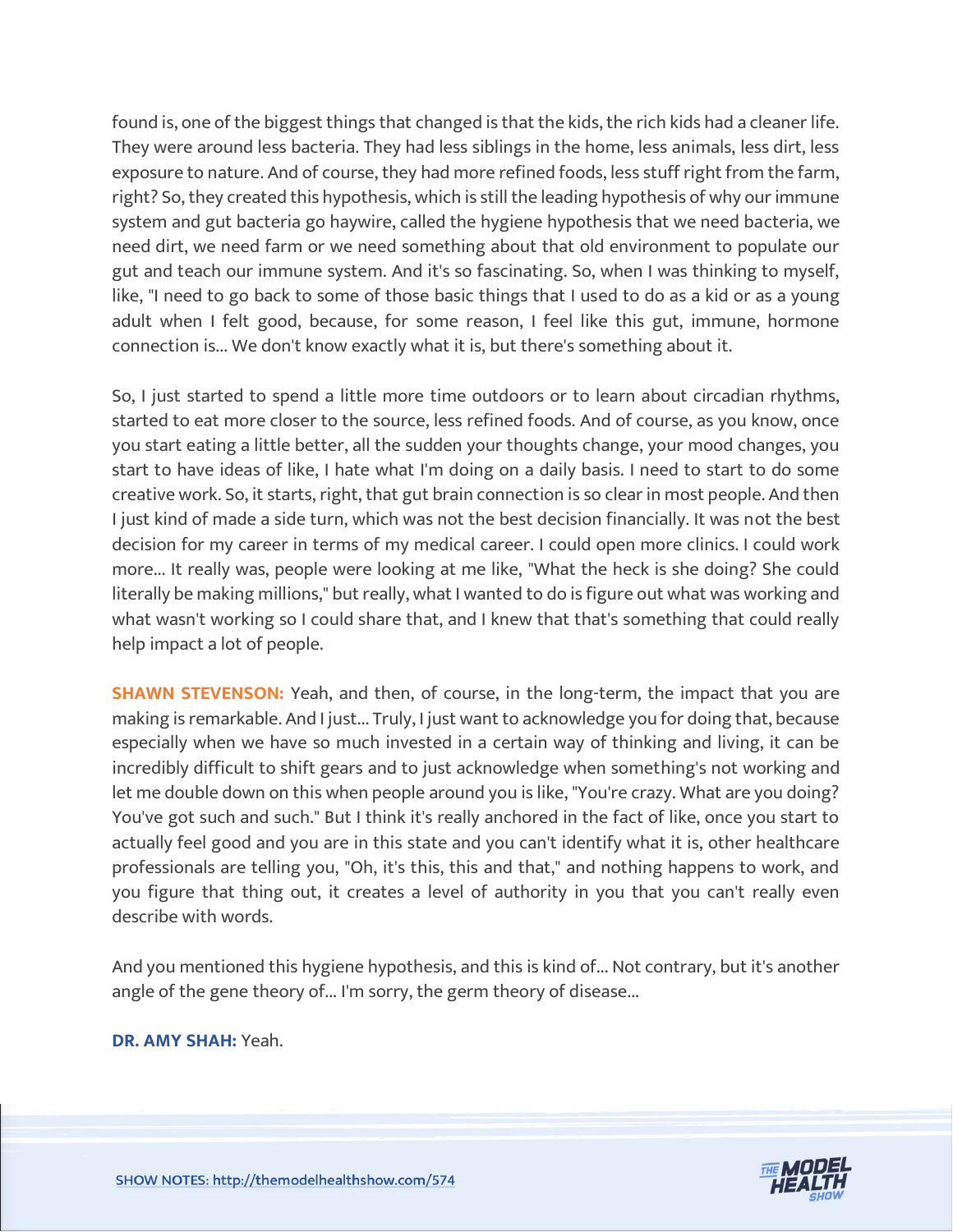**SHAWN STEVENSON:** Which when this came about... Because we went from things like the miasmatic theory of disease, like its bad air is killing you, but the germ theory... Once we were able to identify like, "Oh, there's these little microbial things that are the cause of all of our problems."

#### **DR. AMY SHAH:** Yeah.

**SHAWN STEVENSON:** And then the world went to war, the world of medicine went to war, we're trying to kill these very small things, not understanding we're made from those very small things. So, in indiscriminately killing the stuff that we're actually made of and look where that has brought us. We went too far, not to say that certain microbes can't be... Aren't harmful to us, but often we put this label of they're opportunistic.

#### **DR. AMY SHAH:** Yeah.

**SHAWN STEVENSON:** That means when the opportunity's, presented when there's a deficiency within the system or there's a degradation or something isn't working right, like, basic immune function, that's when the thing can get on top of you, but a healthy sovereign system requires a good balance of microbes. And the question I want to ask you about is that this still... It still circles back to gut health because the vast majority of our immune system is...

**DR. AMY SHAH:** Yeah, in our gut. And not only is our immune system in our gut, our gut bacteria are constantly talking to our immune system, and they are in communication at all times. And so, when you say inflammation, it's that gut bacteria telling the immune system, "Hey, there's something wrong here." Tell the body so it creates these interleukins like Interleukin-17 will say to the brain, "Hey, there's something going on here. We're inflamed. We need some time to rest." And that's why when you are sick, you'll kind of feel down or tired or want to sleep 'cause it's these inflammatory signals that came to the brain that said, "Hey, we need to concentrate on what's going on here. We can't be doing all the things that you want to do. We got to fix this issue."

And unfortunately, a lot of us are living in this inflamed state a lot of the time. And so that immune system, gut, and hormone connection is so strong that people don't even realize that, oh, when your hormones are imbalanced, it really means your gut is imbalanced, and it means your immune system is imbalanced, and so it's all one. It's not like you can fix it by just replacing the hormone or giving an adrenal cocktail, or this is... You know, people make millions and billions of dollars off supplements to support the hormone system or to boost immune system, and what they don't understand, it all comes down to that interplay in that gut.

**SHAWN STEVENSON:** Yeah. And again, it's like another Band-Aid treatment, you know?

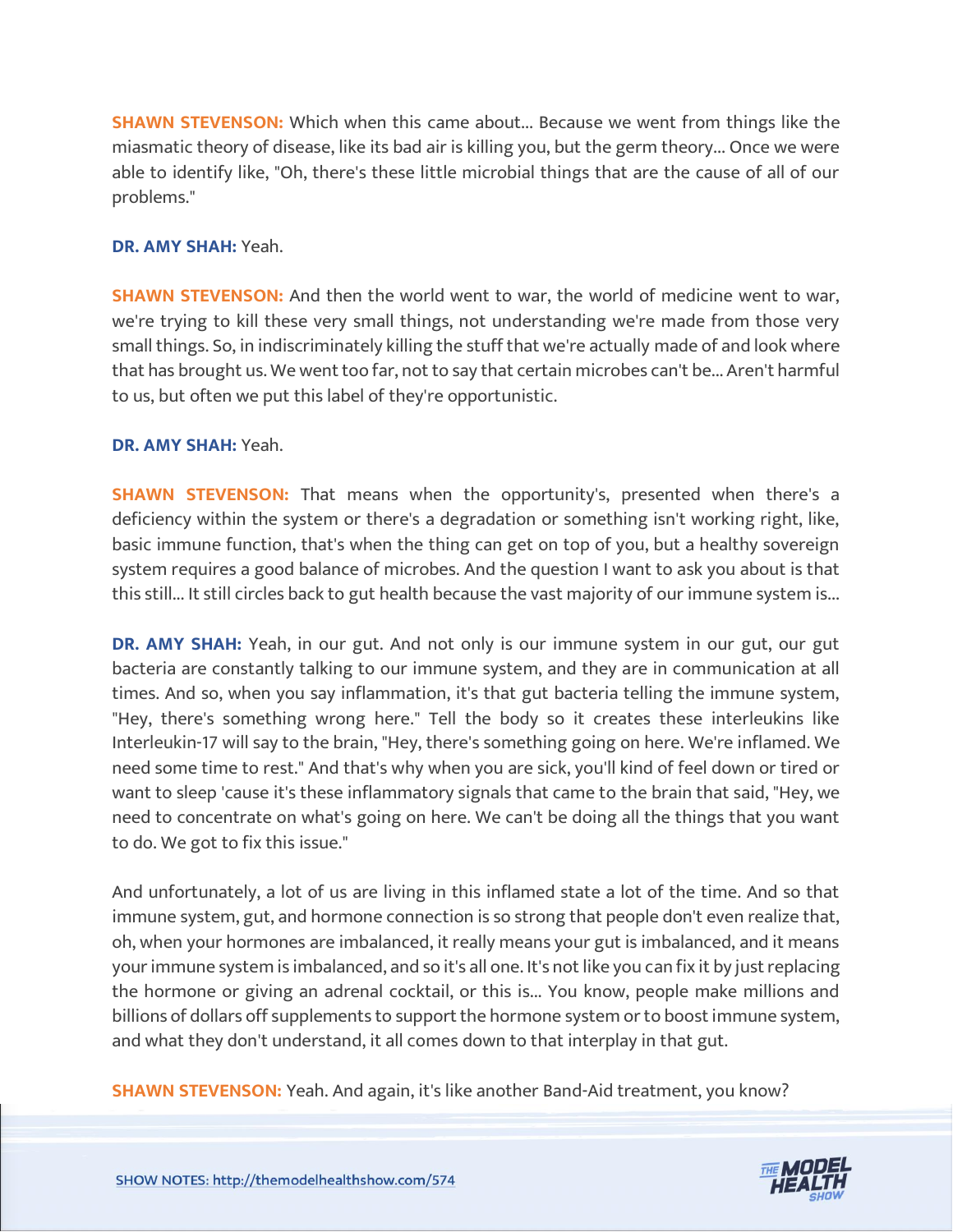#### **DR. AMY SHAH:** Right.

**SHAWN STEVENSON:** Instead of like, what is causing the issue at its core... And I love that you mentioned that. I think everybody can relate to that. If you come down with something and just your mood is lower, you're not really feeling as motivated, but also coming out of it, once you start to feel better, like, when you get over maybe a cold or a flu or something like that, like, you feel amazing. It's just like, that's that neurochemistry that's linking back up and your body's like, "Okay, immune system job, we've done this. Here's some more energy that we can dedicate towards your cognition and your motivation."

**DR. AMY SHAH:** Yeah, that's why when you start fixing that gut bacteria, which by the way, it starts happening at three days if you rapidly change your diet and your lifestyle, you all of a sudden feel like you're waking up to thoughts that you really weren't able to process before. And for me, and I know this is probably true for you, for me that meant hey, I got to shift gears here. I can't just... I was kind of in this blind routine automated mode of, do this in the morning, do this in the... And it was like, you just rinse and repeat all day, and most people are in that mode, they can relate, right? So, a lot of people use the weekends to kind of use alcohol or drugs or escapism, so that they can kind of get out of this routine state, and then they start all over on Monday, right? So, it's a way to say, "Hey, maybe you try this for a couple of days and see, maybe you have better ideas about what's going on in your life, maybe you make some changes, maybe relationships, maybe jobs or friends aren't serving you anymore. Maybe there's thoughts or patterns that you want to change, and that's a great way to get this... Get on a population level, get people to start making changes."

**SHAWN STEVENSON:** Yeah, absolutely. Like, the thing that... And it wasn't until a few years ago that I really looked at this. The thing that was most unexpected when I was focusing on getting myself physically healthy when I was 20 years old, very similar situation, being told that this thing I'm experiencing is normal, in a sense like, there's nothing I can really do about it, it's part of the process. For me, what was normalized was I had this so-called incurable arthritic condition in my spine, in my bone density, and just like, told or programmed to believe that this was incurable, there's nothing I can do about it. And through the process of changing my thinking around this and getting myself well, I was just trying to get physically well and get out of pain. And when I started to give these new inputs into my body, what I was feeding my gut bacteria, which I had no idea about, I wasn't thinking anything about that, I was just trying to lose weight.

**DR. AMY SHAH:** Yeah, yeah.

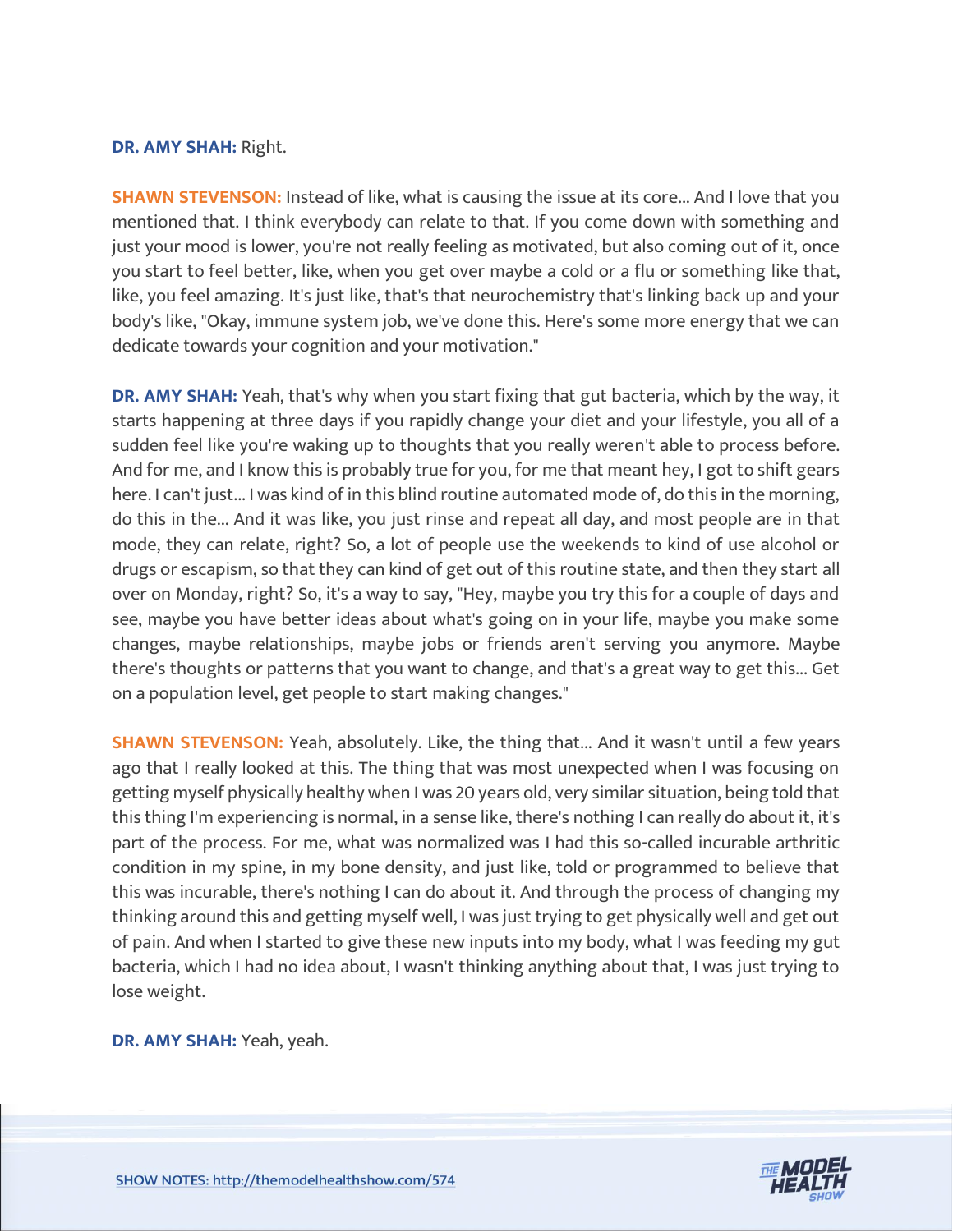**SHAWN STEVENSON:** But doing that in an efficacious manner where I was like, Okay, my body... In order to regenerate my spine and my bone density, I need the raw materials that are coming from foods that I was so deficient in, because at the time I was living in Ferguson, Missouri, surrounded by fast food, and processed food that I ate, and I'm not exaggerating, every single meal of every day. I was made out of sh\*t, like the worst sh\*t possible. And wondering why I'm in such pain and I'm not getting well. When I started to provide my body with those raw materials to regenerate the tissues... Because your body... We don't... We still... We're scratching the surface in understanding the intelligence of the human body.

#### **DR. AMY SHAH:** Oh, yeah.

**SHAWN STEVENSON:** Your body knows what to do so far beyond our capacity to understand it, but once I started to provide these base nutrients and changing some of the things I was doing during the day, my movement practices, what I didn't realize was just how much my mind changed and I started to become much more optimistic, and I started to see solutions. Whereas like I know people know, somebody like this, everybody does, somebody who's got a problem for every solution, you know? And so, I started to see a solution to every problem. As a matter of fact, multiple solutions, as a matter of fact, I realize that all this time these things were available, I just wasn't attuned to them, you know? And the point I wanted to make was, what changed the most that was most unexpected was my standards for relationships, and I had no idea. Part of the process of being unwell was like being in unhealthy relationship...

#### **DR. AMY SHAH:** Toxic, yeah.

**SHAWN STEVENSON:** In unhealthy relationships. And now just like, I was just done. I just like... I'm not going to associate, I'm not going to tolerate, I'm not going to even participate in the sh\*tty behaviors that I was engaging in as a young man in college, you know?

# **DR. AMY SHAH:** Yeah.

**SHAWN STEVENSON:** And it's just like, I got so dedicated, I just wanted to help people. Because part of that too was once, I got better and this is what happened with you, I wanted to tell everybody about it, you know?

#### **DR. AMY SHAH:** Yeah.

**SHAWN STEVENSON:** And so, I got so focused on that, my mind changed, because I was getting myself healthier and I didn't realize why that happened.

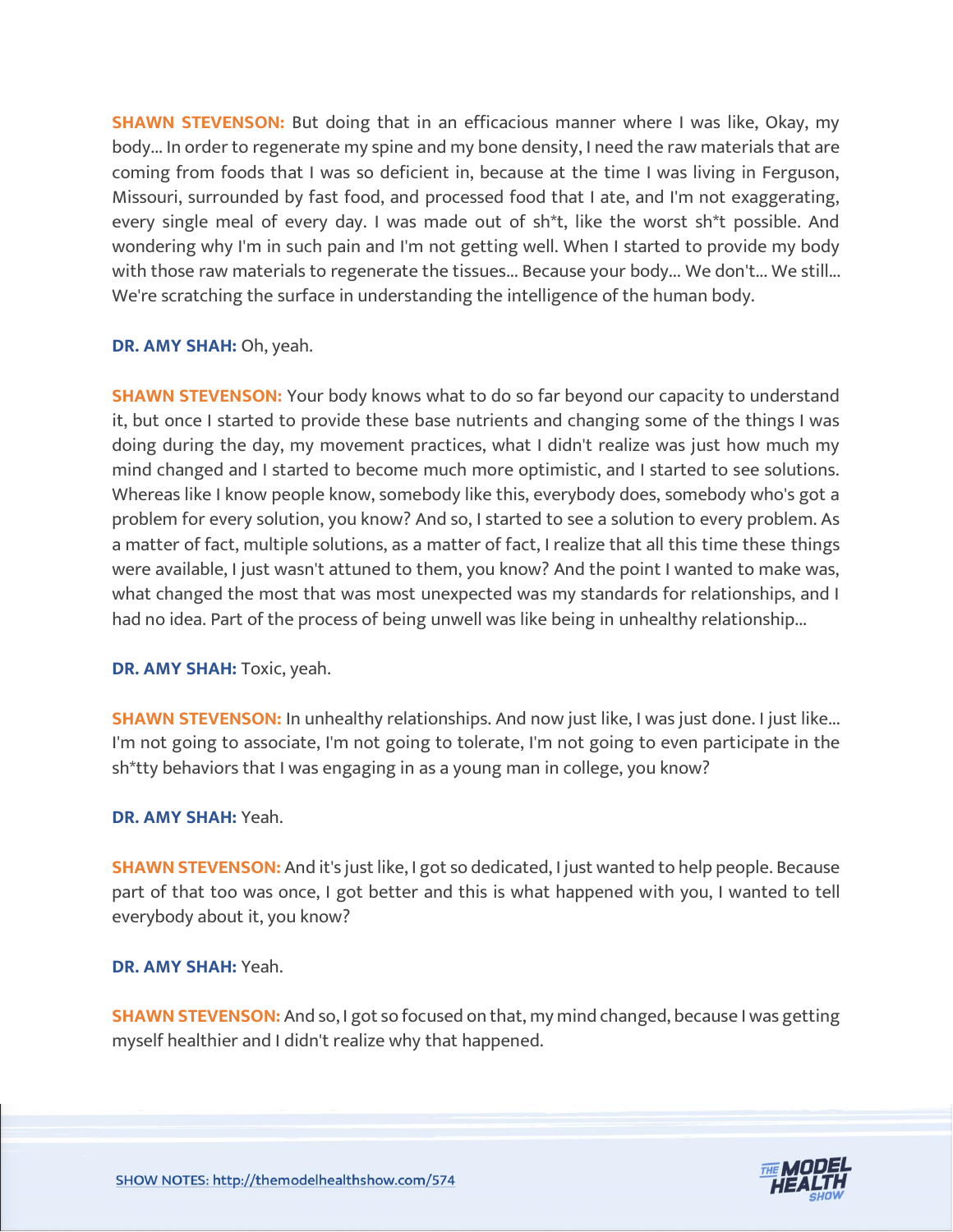**DR. AMY SHAH:** Yeah, I'm so glad you mentioned the relationship part of health, because I don't think we talk about that enough. And we already know that the longest living people around the world, these centenarians, people who live 100 plus years and that healthy living 100 plus years, they name connection, relationship is one of the main things that seem to keep them going on a daily basis. And I think that having good relationships is such a key part of health that... We don't even talk about... We talk about... In medicine... No, sorry, in the wellness world, we talk about fitness as health, that's basically all we talk about. We don't even talk about mind health, maybe We're starting to know. We don't talk about relationship health, and that's something that is such a key part of health.

And so, learning which people both in your personal relationships with a spouse or a loved one, with your family, with your friends, who are the people that you can help and that can support you and to understand what these... What you're doing that may be wrong, and how you can help them and vice versa, recognizing when you're around toxic people or people that are bringing your health and your mental health down, and really getting rid of that energy towards them is something that you can improve your health in ways you don't even understand. I mean, that thought of you are the product of the people that you spend the most time with, biologically, that makes sense, because you pick up their gut bacteria, you pick up their habits. And we know that your gut bacteria determine how you think, how you feel, and so, when you're spending time with people, you're really picking up a lot of their microbiome too.

**SHAWN STEVENSON:** Wow, thank you for bringing that up, 'cause we've got data on this now too, your gut bacteria is much more correlated, like your spouse than it is your siblings or your parents, right? So, it just really articulates that. Your environment has a huge impact on your gut health and also just your out-picturing of your health. We've got a quick break coming up, we'll be right back.

Mental performance is more important than ever, and there are specific foods that are proven to enhance our cognitive abilities, like few things can. A study published in advanced biomedical research found that royal jelly has the potential to improve spatial learning, attention, and enhance our memory. And to add to that, it was found to be antimicrobial antitumor and anti-inflammatory. One of the biggest issues we're facing with cognitive decline, with diminishing brain health is neuroinflammation, specifically hypothalamic inflammation. With our hypothalamus being a master regulator of our endocrine system and our nervous system and addressing this helps not just our brain work better, but our body working better as well. Royal jelly has also been found to facilitate the differentiation of all different types of brain cells, and to top it off, researchers in Japan discovered that royal jelly has the power to stimulate neurogenesis in the hippocampus, this is the Memory Center of the brain.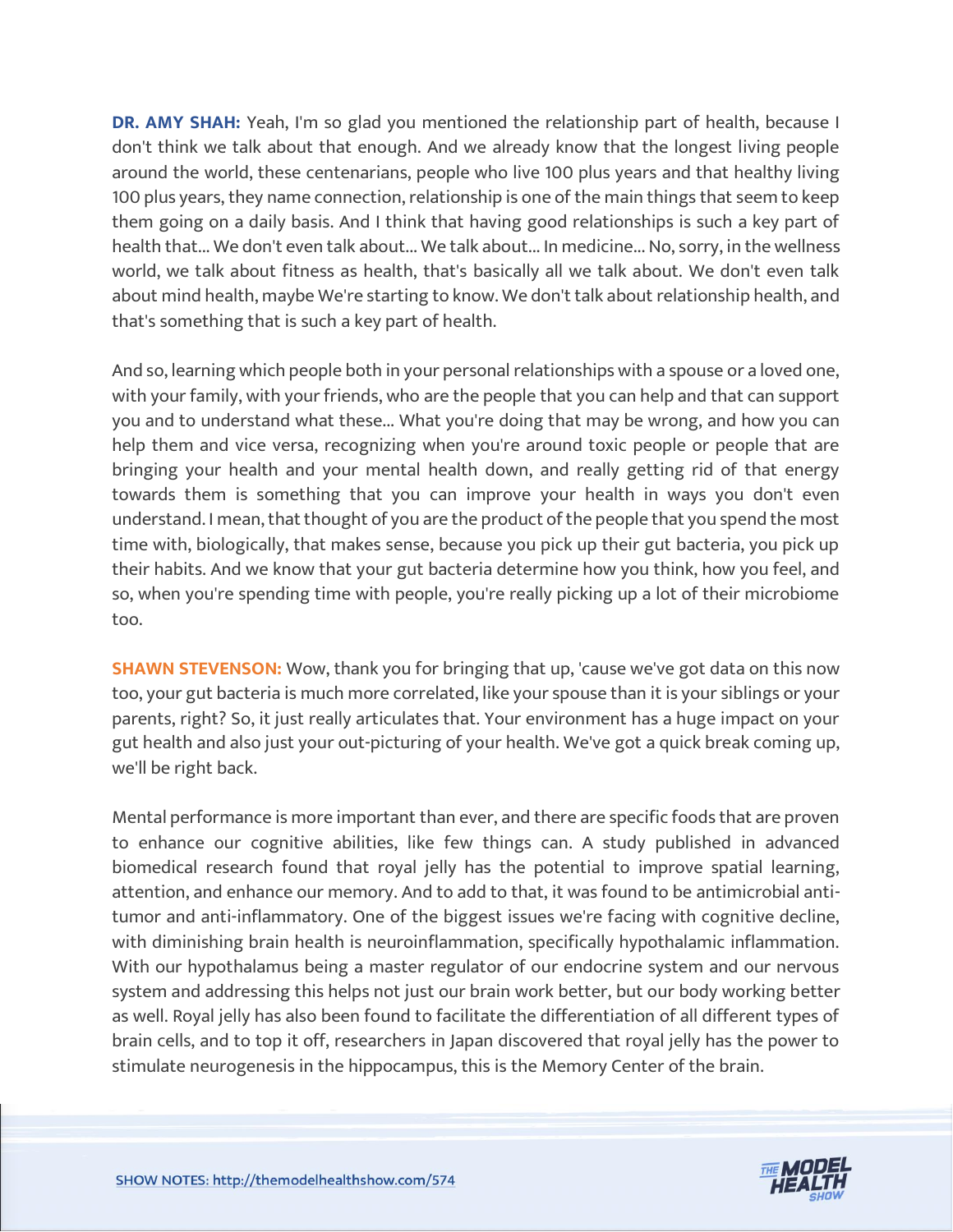Very few things ever discovered have been found to be able to do this. This is the power of royal jelly. Royal jelly has been prized for centuries for all of its metabolic and cognitive benefits, but this is just one of the most remarkable superfoods for the brain. Another one of my favorite things is Bacopa. A randomized double-blind placebo-controlled human trial, with a gold standard of clinical testing published in 2016 found that after just six weeks of use, Bacopa significantly improved speed of visual information processing, learning rate, memory consolidation and even decreased anxiety in study participants. Now, I've got both of these powerful superfoods together in one of my all-time favorite Nootropics and it's called B.Smart, from the incredible folks at Beekeepers Naturals. They're dedicated to sustainable beekeeping, that's where this amazing royal jelly comes from, to deliver the cleanest most bioavailable forms of bee products, and they're committed to third-party testing for over 70 pesticide residues commonly found in bee products.

With some of the most pervasive offenders being things like DDT, that's again, commonly found in bee products. They also test for a wide variety of other things commonly found in bee products that a lot of folks don't know about, like, heavy metals like arsenic and lead, and also testing for E. Coli and salmonella and things that you do not want coming through with the incredible bee products that we're trying to get and get the value from. We don't want toxins and poisons coming along with those things, so I'm a huge fan of Beekeepers Naturals and my favorite thing, my favorite Nootropic is B.Smart from Beekeepers Naturals. Go to beekeepersnaturals.com for 15% off the B.Smart and all of their other incredible products, you've got to check out their superfood honey as well, it's amazing. Go to B-E-E-K-E-E-P-E-R-Snaturals.com/model. They give you 15% off all of their incredible products. B.Smart is a musthave for mental performance. Pop over there. Check them out, beekeepersnaturals.com/model. Now, back to the show.

I wanted to bring this up too, because you mentioned in our society, we're really... We've got this week framework, and then you know get to the weekend, and it's like these two kinds of dual realities, and... But the thing is, we just made this sh\*t up, even the days of the week, it's a socially accepted agreement on how we structure things in society and what tends to happen is, we'll follow the rules, the court rules, social rules through the week, and the weekend comes around, it's just like, I'm free...

# **DR. AMY SHAH:** Yeah.

**SHAWN STEVENSON:** And we throw off our rhythms and our routines and our patterns, and then come Monday morning when we have to get back to the court rules, we experience this social jet lag.

**DR. AMY SHAH:** Yeah.

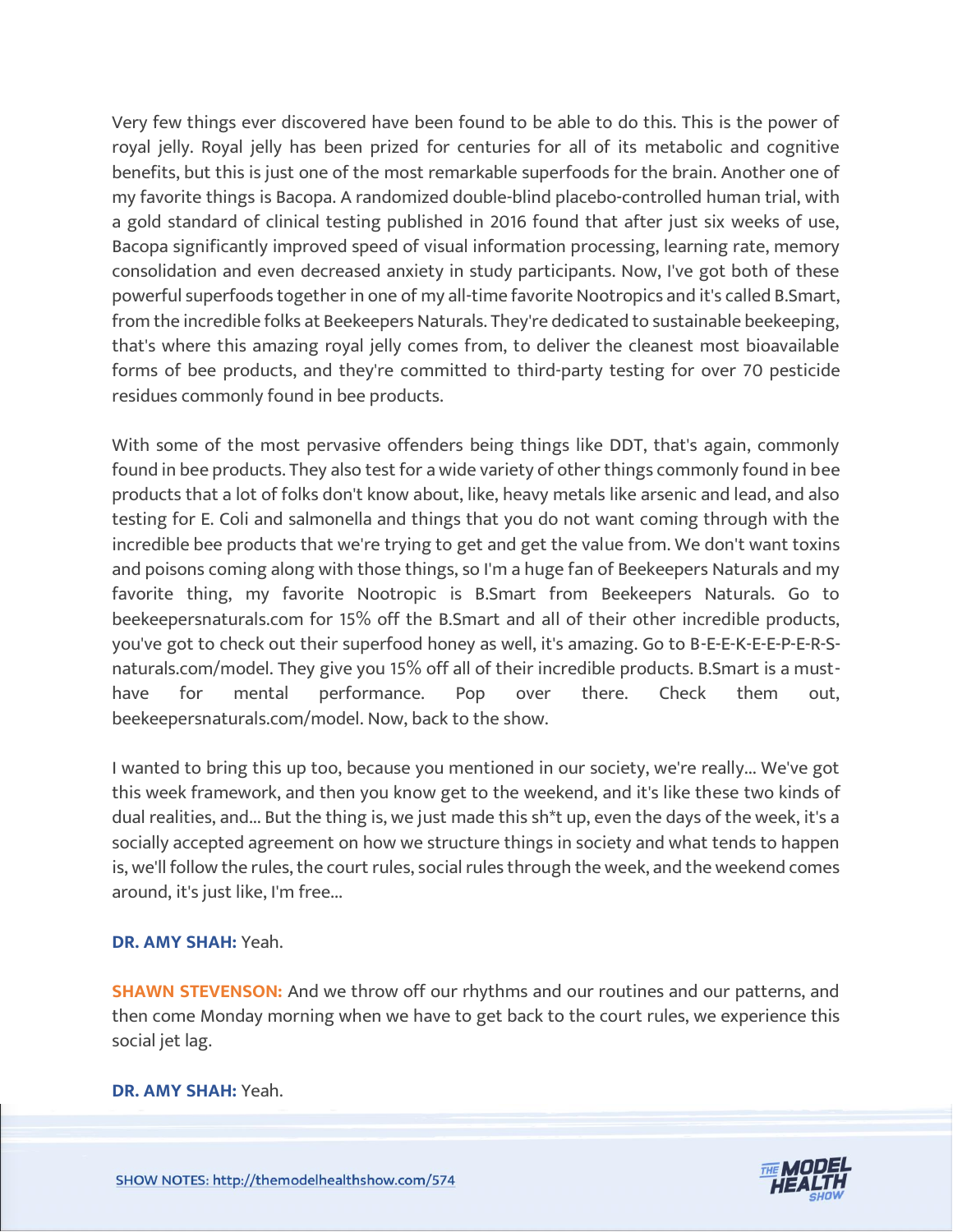#### **SHAWN STEVENSON:** Can you talk a little bit about that?

**DR. AMY SHAH:** So, I don't know how long it's been since you've stayed up late and partied, but I don't do it that often anymore, but when I do, I'm reminded of how a lot of people live like this on a week, every week basis. Where most of our thoughts are automated anyway, but a lot of people live in a very automated state where they're not present in the moment, and I think you can relate and I can relate when you're driving, you don't even know you're driving, you're just driving to the place that you know, you have memorized and your brain knows, your body knows. And so, you're living in this automated state where you're not in the moment, you're just kind of in your head all the time, and then you go to the weekend where you basically try to relax, but relax sometimes means staying up late, having a lot of alcohol or drugs or whatever, food, and you basically have created a situation in your brain, and your body where it doesn't know what time it is, it doesn't know... You're feeling jet lagged the next day, it's perpetually jet lagged, and you're really never getting to the point where you're in that moment where... You know, a lot of meditation and mindfulness is really just bringing you back into that... Into the present moment.

Because so many of us spent our weeks, the entire week, not in the present moment because we have learned behaviors and unconsciously just do everything, and then on the weekends, we are never able to catch up with that nature time, that relaxation, that good food. And so, you're trashing your body and your brain again on the weekend. You wake up on Monday morning and you're exhausted, you're jet lagged and you're kind of going back into that automated thoughts, process again, and it's like a perpetual cycle. And I know I was there, so I can... I don't know if you can relate, but I was there. I just went through the motions of the day, I did everything I needed to do, but I really wasn't in the moment. And then the weekends I spent kind of trashing my body, and then Monday, it was back to the same grind again. And it's like you never actually were alone with your thoughts at any point. You were never actually thinking about how to break patterns that weren't serving you. And your circadian rhythms were completely thrown off because you stayed up half the night and now you have to wake up at 6:00 or 7:00 AM again. It's a really...

It's a pattern that we've created with society that most people can kind of relate to, that we can easily make changes to if... I always say smart entrepreneurs will change the world. We already know that there's innovation. And when you know this information, you can start creating solutions for people that are easier, that are streamlined, that... Wake up really, wake up out of this kind of fog that's leading us to poor mental health, to obesity, to disease.

**SHAWN STEVENSON:** Yeah, wake up is a good term to use. And so, this reminds me of a really interesting study, and I talked about this in, Eat Smarter, in my latest book, but... And we'll put

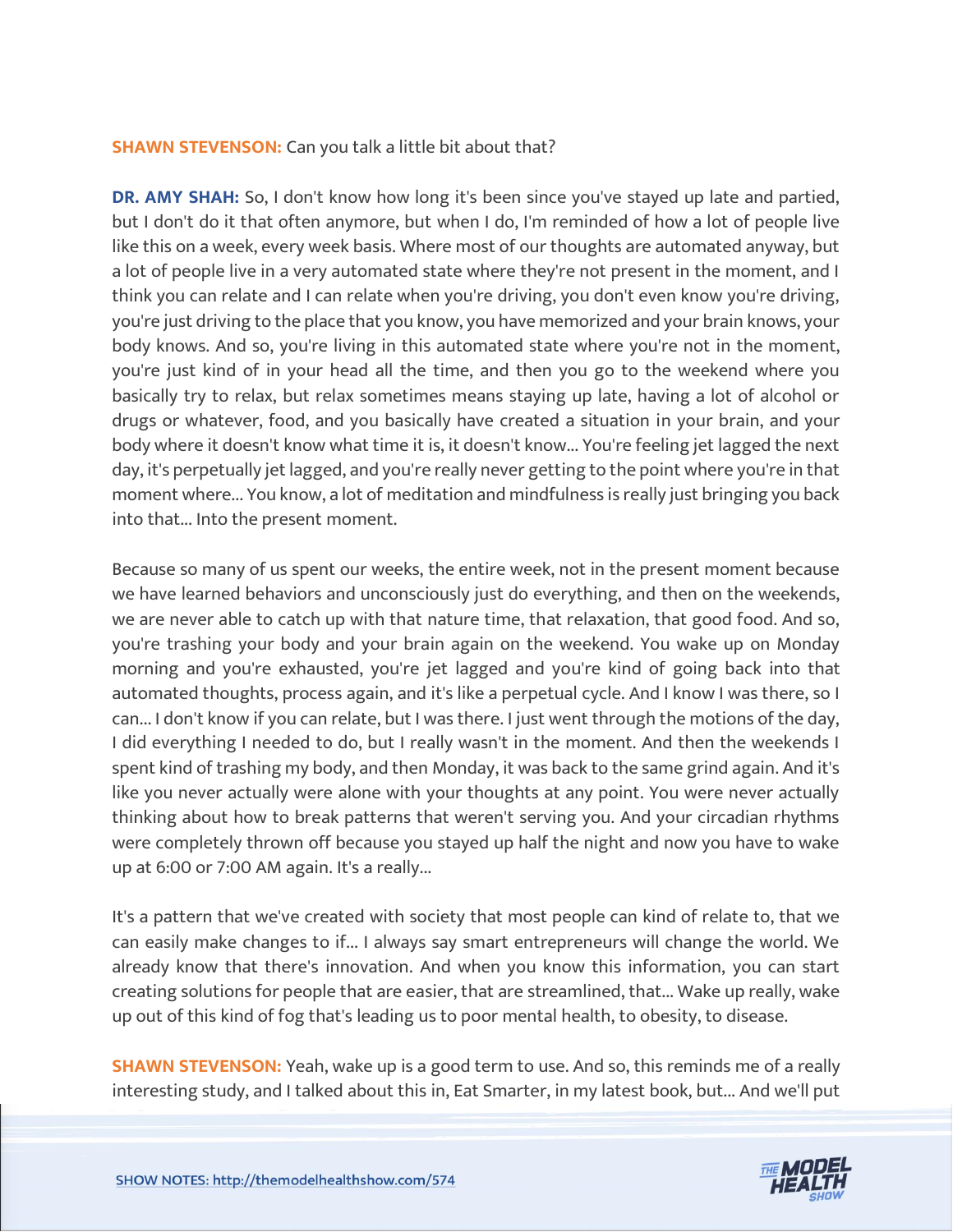it up... We'll put this study up for people to see what the researchers were wanting to see what happens with your microbiome when changing time zones, when altering people's sleep cycles. And so, there's a human study, and so they had folks basically changing time zones, crossing multiple time zones and having their stool sample before and after, and they could see just by altering their sleeping schedule and their body and association to the sun and the entire galaxy really is what...

# **DR. AMY SHAH:** Yeah.

**SHAWN STEVENSON:** And humans had... The thing is, and what I want to reiterate is, we haven't been able to do this throughout our evolution. We're talking, again, the Earth's been around, according to the latest science, a couple of billion years, but only within about a century have we been able to literally take our body, pluck it from one place and fly it across the globe and pop it down in another, something that would take months of travel to achieve can happen in a few hours. And so, the disorientation that takes place with our body and relationship to the solar system is remarkable. And so not that we can't do this and have a good time, but we need to be anchored in understanding this is new, and we probably need to stack conditions in our favor to help our bodies to adjust.

And so, what they found is that after altering their time schedule and their body in association to the solar system, what happened was in their stool samples, they found increased prevalence of bacteria associated with insulin resistance, obesity, diabetes, altering their gut bacteria that quickly to being as someone who is experiencing those states of disease. Good news is, once they got them back onto a normal sleep schedule, things resolved. But who is perpetually living in that state? Are we doing this to ourselves with the social jet lag constantly throwing off our rhythms just because of it's this thing going on? And I don't want to create a neurosis here where we can't go out and kicking and do stuff, but I'm just saying if we're proactively doing this on a regular basis and wondering why we're not getting the results we want with our blood sugar being healthy, with our weight, with our mental health, these are the core things, it's literally... It's not just, you're making this decision to do this thing. It is at its core, is affecting your gut bacteria like instantaneously, which is going to have a outpicturing on your health. And so, this leads into the question, if you could articulate this, because you're somebody who for me is a leading voice in the subject matter, what is circadian medicine and circadian nutrition like? What are they? What do they do?

**DR. AMY SHAH:** Our bodies work on this day and night cycle and so much of our metabolism, how we digest food, how we process medications, for example, blood pressure medications given day versus night have a huge difference in their impact because we... Even our metabolism of foods and medications changes throughout the day. And so, understanding how important... We have talked about daylight savings a little bit before, but one shift of one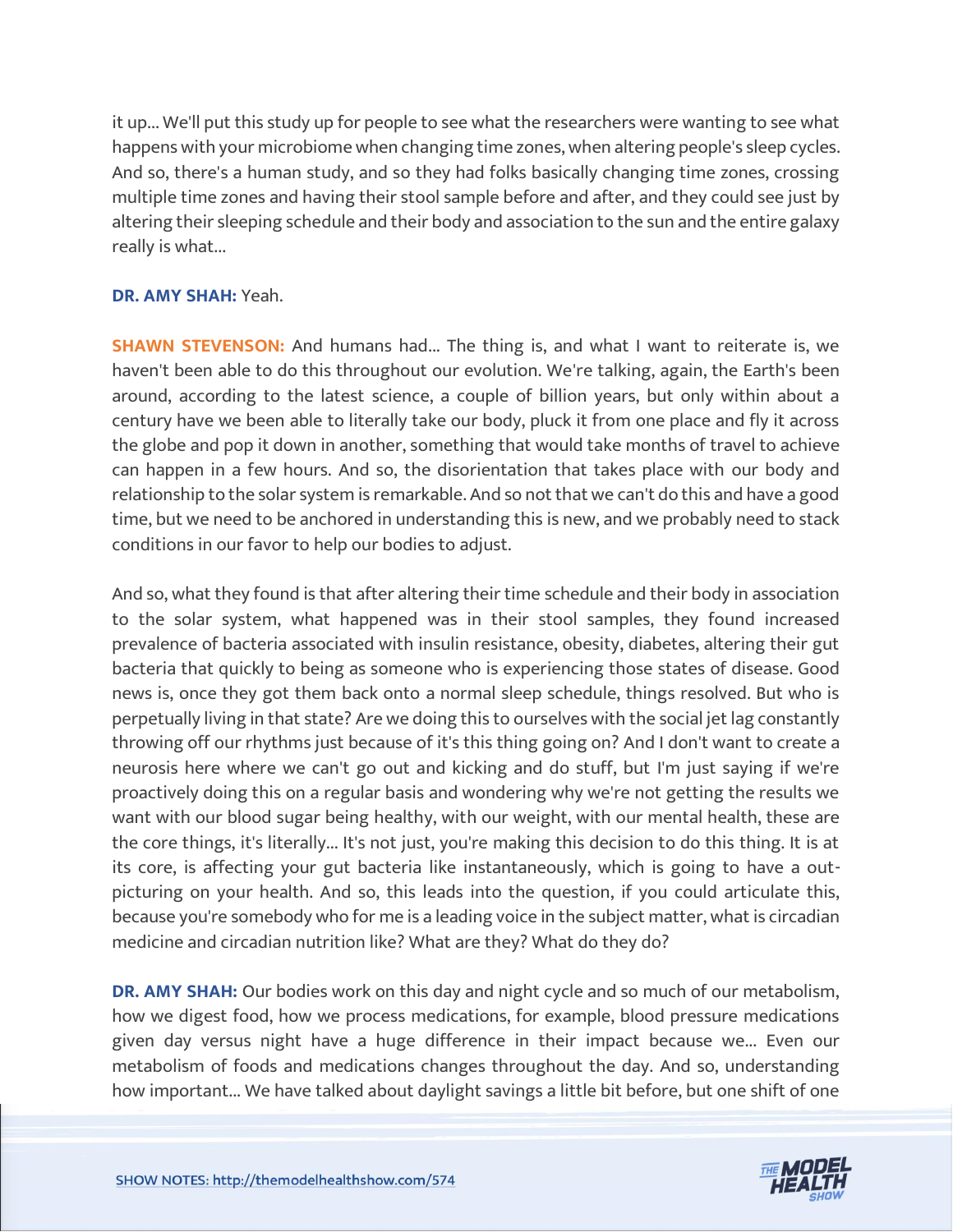less hour of sleep, that Monday, there's a spike, 22% spike in heart attacks and car accidents, we know that our body really is finely attuned. I mean one hour of lost sleep and we're doing this on the weekends with three, four hours of shifting our sleep, so you can imagine what havoc it's wreaking on all of our bodily functions when we're shifting our rhythms all the time. We're not getting enough sleep, we are not sleeping at the right times, we're not eating at the right times, we're not getting enough input to our brains, and it impacts not only your insulin, it impacts our brain function, it impacts, as you knew, heart attack and our ability to have higher reflexes.

I kind of remember this feeling all the time when I would work an overnight shift and then you'd come back home, and then you'd wake up and you were completely disoriented. And I remember that I was literally had... People got into accidents all the time, both car accidents and physical... Your reflexes are just not working when your circadian rhythms are disturbed. So, reflexes, heart disease, insulin levels, you name it and it gets damaged or disrupted by circadian rhythm and balance, so that's something that we've left on the table. Only in, I think it was 2017, the Nobel Prize in medicine went to Jeffrey Hall and colleagues about their circadian rhythm, the molecular effects of circadian rhythm. So literally, it's brand-new science that we're just learning about now. And ever since Jeffrey Hall and his colleague's kind of came out with this information, it's just opened this whole new world because now we're like, "Oh wait, it effects for gut health, oh wait, it affects your brain health, oh wait... " Every single thing goes back to... Can be linked back to circadian rhythms.

**SHAWN STEVENSON:** So powerful. So, the timing of things affects everything basically. So, when you're taking even medication, there are ideal times to take things that's now being addressed and affirmed, our food, when we're eating, it's going to influence everything about us but also our bodies themselves can essentially... And I want to ask you about this, our individual template is going to determine when's best for us... Best time for us to eat. I think it goes both ways; I would imagine.

**DR. AMY SHAH:** Yeah, you want to use the sun... I always tell people, it's like you don't have to go back to hunter-gatherer days and pack... Once the sun goes down, you're done for the evening. It's just not practical in our lives right now but use it as a rough guide to think about it evolutionarily that we're learning more and more that, hey, when the sun goes down and it's late in the evening, you probably want to wrap up and not have your huge meal at 10:00 PM. You probably want to have your biggest meals during the daytime when your digestion is strong. Eastern medicine knew this all the time. They always talk about eating your meals in mid-day. I have heard talks about mid-day meals trying to be your biggest between 12:00 PM and 5:00 PM should be kind of where you eat the most food.

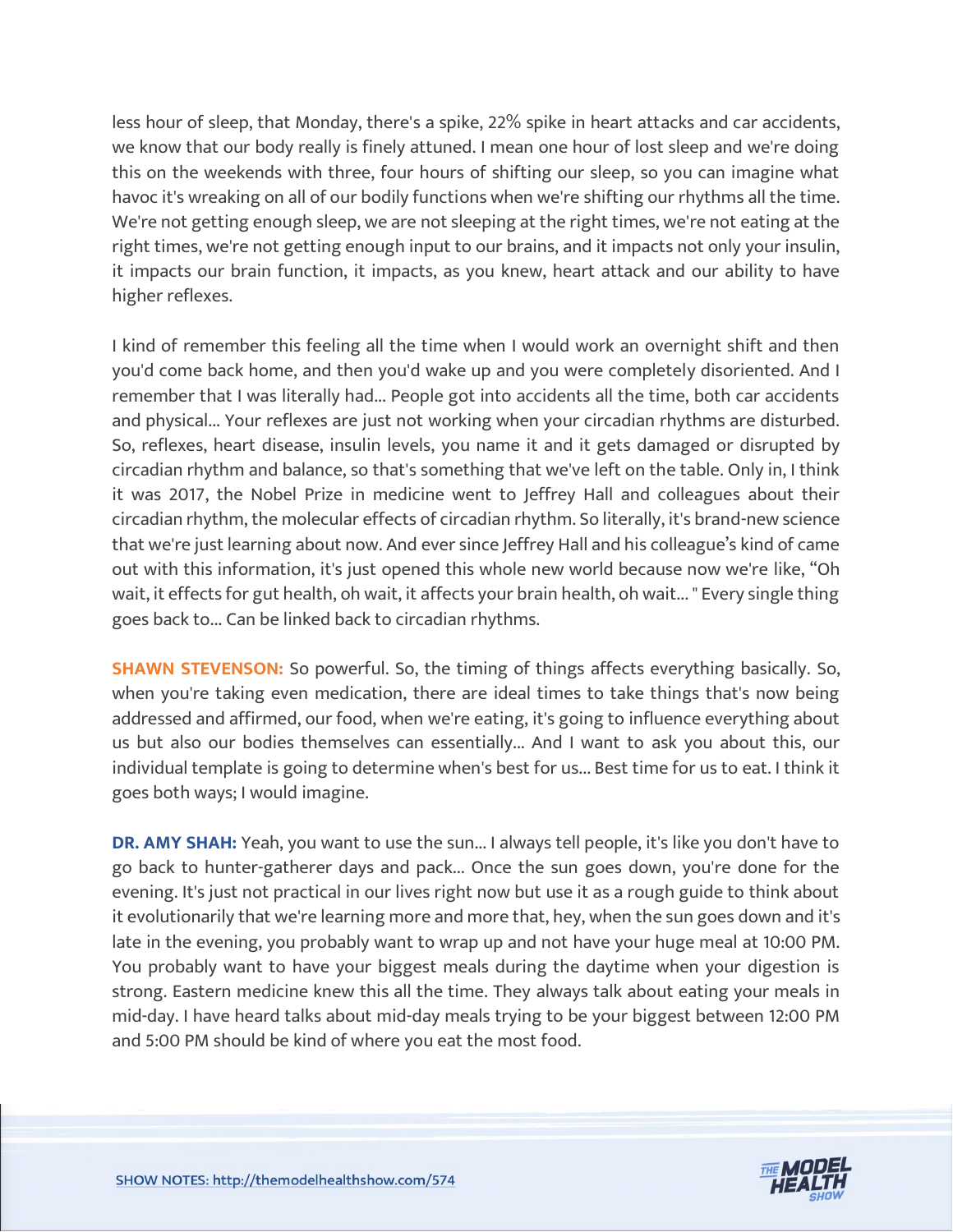So, they knew that intuitively thousands of years ago and we're starting to learn that again now. And so, you can see it's like waking... If I woke you up in the middle of the night and I asked you to do a complex math problem, you may not get it right or you may get it right and then you're pissed because I woke you up in the middle of the night, and then when you wake up the next day, you're exhausted because you got woken up in the middle of the night. And that's how our body, our metabolism works when you try to feed... Try to have that huge meal late at night. And I know personally, I have experienced this, and I don't know if you have, eating super big meal late at night right before bed, it is terrible for your sleep, for your digestion, and you wake up the next day almost like hung over and your insulin levels are really disrupted. So just learning these things can... And people probably can relate, but they were never told to do anything different.

**SHAWN STEVENSON:** Yeah, you bringing up so many things that we all experience but we don't really put language to, so this is super fascinating stuff. And we're looking at circadian medicine, really paying attention to when our genes, which again, we have these clock genes that are now being affirmed that control what other genes do, that control what our proteins do based on the time it is or our body trying to sort out what time it is, because that's the thing about humans, we can just manufacture the time of day we want in a superficial way. It's not true, we are just kind of... We can try to hide out basically from nature, but your body is always trying to get synced up again with life itself. And so again, even our inputs with exercise, with sleep, our genes are expecting certain inputs that will give us certain outcomes based on when we're doing these things.

And really this interesting phenomenon, you mentioned this, what happens with this daylight savings phenomenon we've been experiencing for... It's been about 100 years now that has been something utilized and part of the culture, specifically, we're talking about here in the US, World War I, towards the end of that, it was implemented, but then it was taken away, and then World War II, same thing. It was under the guise of saving energy was what it was supposed to be for. This is never about human biology and health, and it was actually deemed to be "war time", that was what they called these time changes because it was implemented during these times of war. And it's just like we've been at war with our health ever since. And you mentioned this uptick when we go to daylight savings time, we're losing an hour in traffic accidents, we see over 20% increase in things like strokes and heart attacks.

But another thing is this increased incidence of adverse events taking place in healthcare settings. More mistakes with whether it's a procedure or a medication, again, because we really are throwing off the system and we're not showing up as our best self, and oftentimes we're proactively doing this to ourselves and don't realize. I think the reason it's getting tracked is because it's a societal, it's societal database.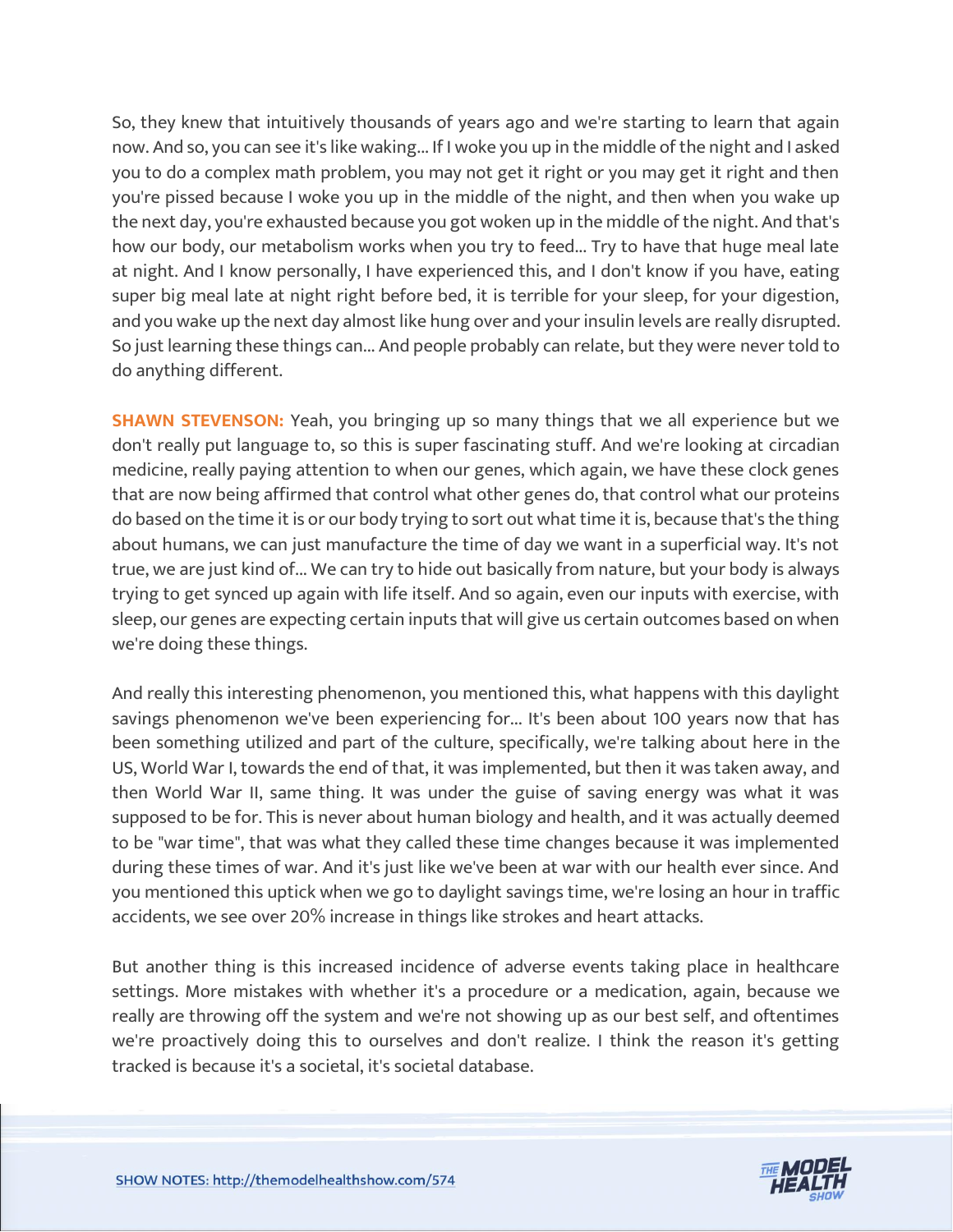#### **DR. AMY SHAH:** Yeah.

**SHAWN STEVENSON:** So, I want to ask you about, recently, there's been litigation pushed through, it's already passed the Senate, the Sunshine Protection Act to abolish this time change, which is a great first step, but you live in Arizona where it's one of the two states, they're just like, "We're not participating in this time change in the first place." The other place is Hawaii. But you have more access to sunlight at a longer span than a lot of other places in the US. So, I want to know your thoughts on the Sunshine Protection Act and... Yeah.

**DR. AMY SHAH:** Yeah, thanks for articulating it so well. Our bodies, no matter what your job is, whether you work night shift, day shift, and we live in a 24/7 society now, your body still works on circadian rhythms day and night. So, people always say to me as night shift workers like, "Oh, can I just shift my circadian rhythms?" No, you will never be able to shift your body's entire genome into a nighttime animal. You'll never get adjusted. Every time you see that sunlight, natural light, you get re-adjusted today and night. We're just built that way. So you have to work around that. And so...

**SHAWN STEVENSON:** Wait, so you're saying we are not in fact owls?

**DR. AMY SHAH:** Yes, we cannot switch like people will say, "Can I switch my circadian rhythm?" and you cannot. You can shift it slowly, but you really can't go from... Become a nocturnal human. So, when it comes to daylight savings time, it's a very... Like you said, when you travel time zones, it's a huge hit to your body in so many ways. So, we're basically doing that purposely when we shift the time for people with daylight savings time. So, I'm a huge fan of keeping the times stable throughout the year. So that's one thing. Because you really don't want to be shifting people's time zones twice a year, more so than they're already experiencing through travel, through disrupted circadian rhythms of their daily life.

Once we understand the science, we have to make better options in society. It's only been... 24/7 drive-throughs weren't even available even when I was a kid. I don't remember that. There's very few things that were open all night and there wasn't Uber Eats all night long. And so, we have to remember that the circadian disruption has been so rapid and so life-changing in the last 20 years. And then we're adding to that a stress of daylight savings time and that can be so disruptive. So, I'm a huge fan of not doing any time changes. But when it comes to what time is appropriate, why are we sticking to a daylight savings schedule? It's just puzzling to me because biologically, that makes no sense, we should be staying on the circadian day and night standard time that our bodies are attuned to, so that we can have health outcomes that are better than we had.

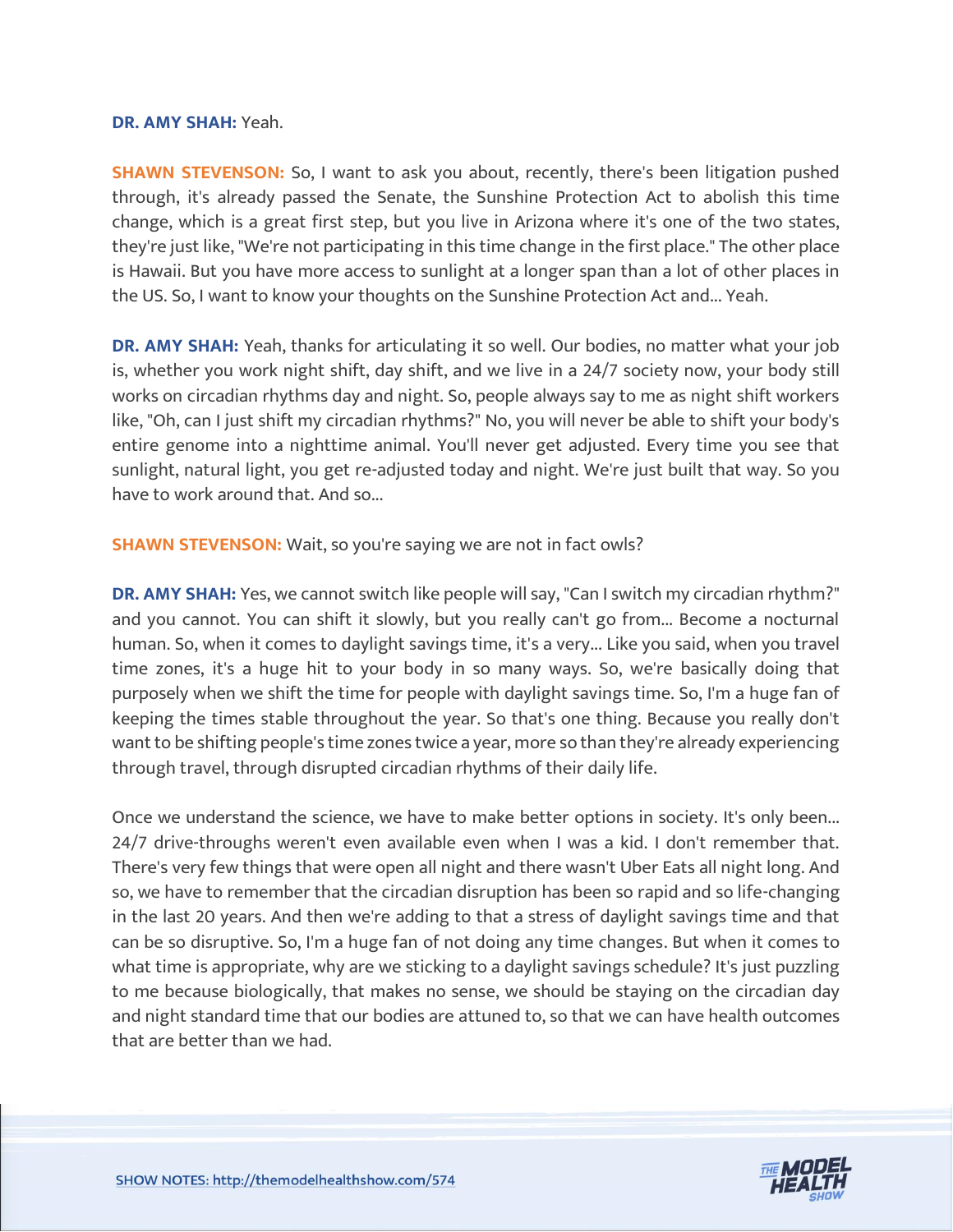If you tell people that you are perpetually going to be in a different time zone than your body, that's going to create health problems and problems that we won't even see for many years now.

**SHAWN STEVENSON:** Yeah, yeah, we were talking about this before the show a little bit, but during the shortest day of the year in New York City, if we... As of now, with the times changing and having standard time and daylight savings time during the shortest day of the year, December 21st, the sun would rise currently at 7:30 AM in New York City. If this bill passes through its completion and we stay on daylight savings time, the sun will now rise on the same day for New Yorkers at 8:30 AM, and under the guise of like, "Oh, we're going to get an extra hour of sunlight after work as we're sitting in traffic on the way home," but... And I get it. Of course, it's a socially accepted thing. We want to have a little bit more daylight to do stuff, I understand that. But biologically, we need more light in the morning and less light in the evening. And we're altering our clocks to stay on that time which is, again, it's pushing us more into abnormality. But the ultimate thing, I really appreciate the fact that we're looking at stopping switching times, but we're not looking at what's ideal.

**DR. AMY SHAH:** Right. The biology of circadian rhythms, like I said, it's such a new but kind of blew this world open and the science, and now that we understand what an impact it has, we really need to listen to what the science is telling us, which is very clear that our reflexes, our metabolism, hormones are going to be impacted in a negative way if you keep switching our circadian rhythms. Some of it's under our control and some of it comes from external governmental sources like time changes like this.

**SHAWN STEVENSON:** Yeah, so everybody listening, if you can, contact your representative, implore them to, yes, let's keep the time from changing, but let's go with standard time versus daylight savings time. And in closing, I want to ask you about this because I know a lot of folks want to know this stuff from the person themselves, but what does your morning routine look like, for Dr. Amy Shah?

**DR. AMY SHAH:** I have really refined this over the years because I didn't allow myself to... I used to... One day I had off in the morning and I went to a morning workout class, it was at 9:00 AM, and I said to the people exiting that class, "You're so lucky. I wish I could work out in the mornings, but I can't, I might have to go to work." And one of the women in that class said, "Well, aren't you a doctor? Couldn't you change your schedule? Couldn't you tell your admin or your front desk or just maybe leave a little time for a workout in the morning?" It was so eyeopening to me. I was like, "Wow, you do have the power." If you wanted to say, "Okay, I'm going to get up," either you get up an hour earlier or you make time in the morning. So, it's not at 9:00 AM, but it's early in the morning that I get up, I...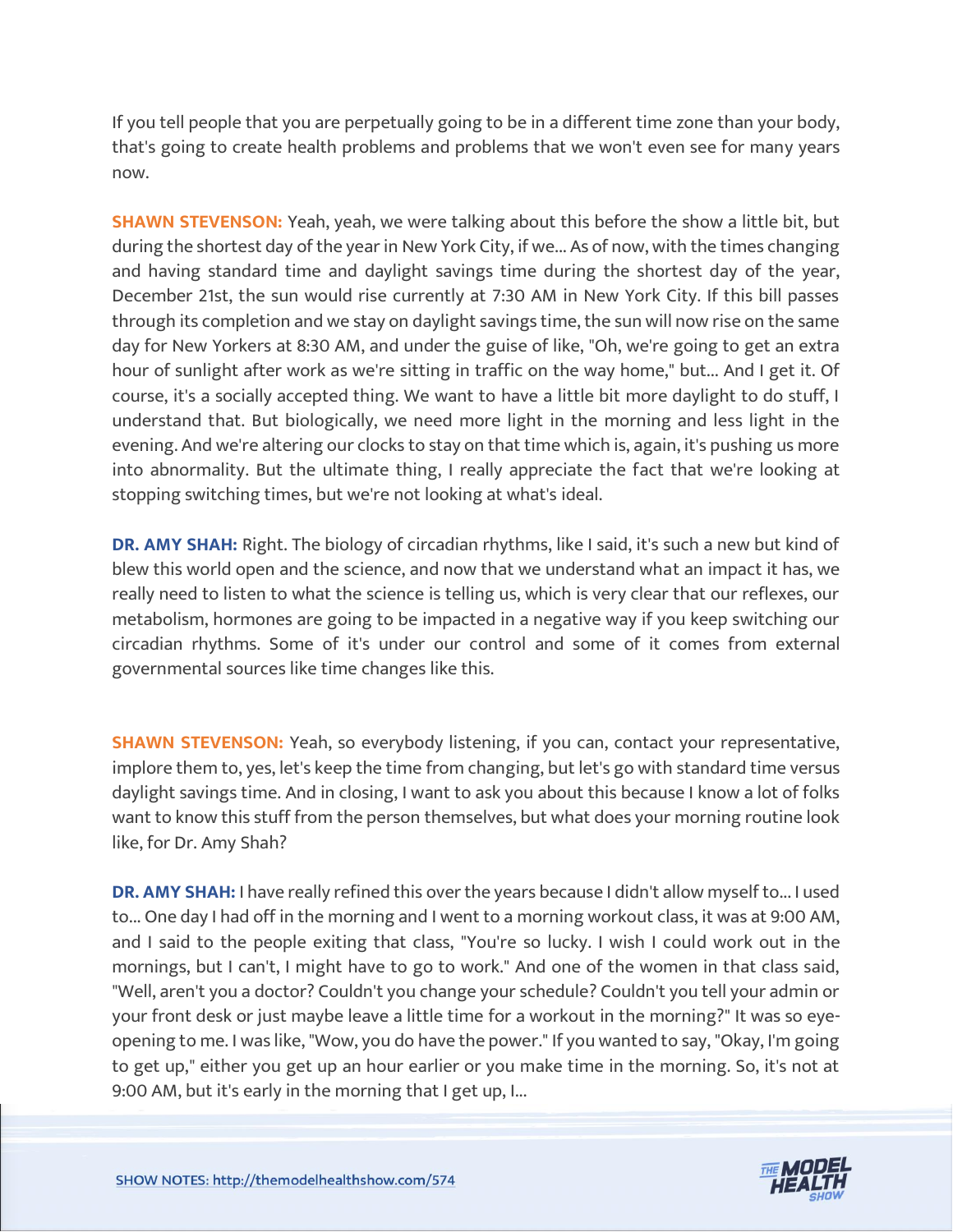First thing I do after I wash my face; I do look at my phone because I'm a mom and I'm a doctor and I have to check for any emergencies overnight. So, I usually just check to make sure that there was no serious things, family, friends, everybody's safe, then I put it away. Then I go and get some natural light first thing in the morning, and that's a time to do some mindset work because mindset work doesn't need to be 60 minutes of meditation. I think that was like a mind... Like a revelation to me that, "Oh, I don't need to sit down for 60 minutes. Just do like two, three minutes in the morning and get some natural light." So, most of the time, I will get dressed and do a fasted workout outdoors, or I will do partially mindset work and a few minutes outdoors, and then go do a workout indoors and it's kind of an open-air workout. And my whole goal is maybe to have a little bit of time after the workout to reset my circadian rhythms and also reset for the day, do some... That exercise of being in the now in nature so that you can kind of... Your creative thoughts come when you're not distracted. And most of the day we spend distracted with our phones, drive to work, whatever it is, internet. And so, I try to spend a couple of minutes, it's so hard, un-distracted, just in the moment, maybe just walking, something that doesn't require a lot of attention.

And do that every morning. And I usually stay fasted with just water until that point. And so usually it's at least two hours into the day before I have my first meal. And then I know that study after study shows that the order of nutrients that you eat especially in the first meal can really determine the path of your day, so I'm very intentional of not eating refined carbohydrates and sugar as my first food that I eat. I usually go fiber, protein forward along with my chai, because I love tea with spices, so I usually do...

And there's a ritual aspect to having tea. It also reduces DNA damage by 25%. Actually, coffee does too. They're actually very, very healthy for you, and as long as you're not adding a lot of sugar and additives to it. And so, I break my fast, and then I'm off to the day. And it just sets me up for a great day. Like if I don't do that morning routine... And even when I travel, I do at least a shortened version. It's not an hour or two like it usually is, but it's a couple of minutes, but I do a mini version of that because I think that it sets you up, it gives... It prepares your mind and your body for the day, and it helps me show up as my best self... And like we said, sometimes these healthy habits and routines, it becomes so routine that some days when you wake up un-motivated to do it, you just do it because it's out of habit, and once I do it, I feel so much better, and then I'm setting up the momentum for the day.

**SHAWN STEVENSON:** That's so awesome. Thank you for sharing that, also that additional nugget of like even when you travel, you're taking that with you, the neural association is there, it puts you in that state. So super good stuff. Listen, you're one of my favorite people in this space, and I appreciate you so much, could you share, number one, where people can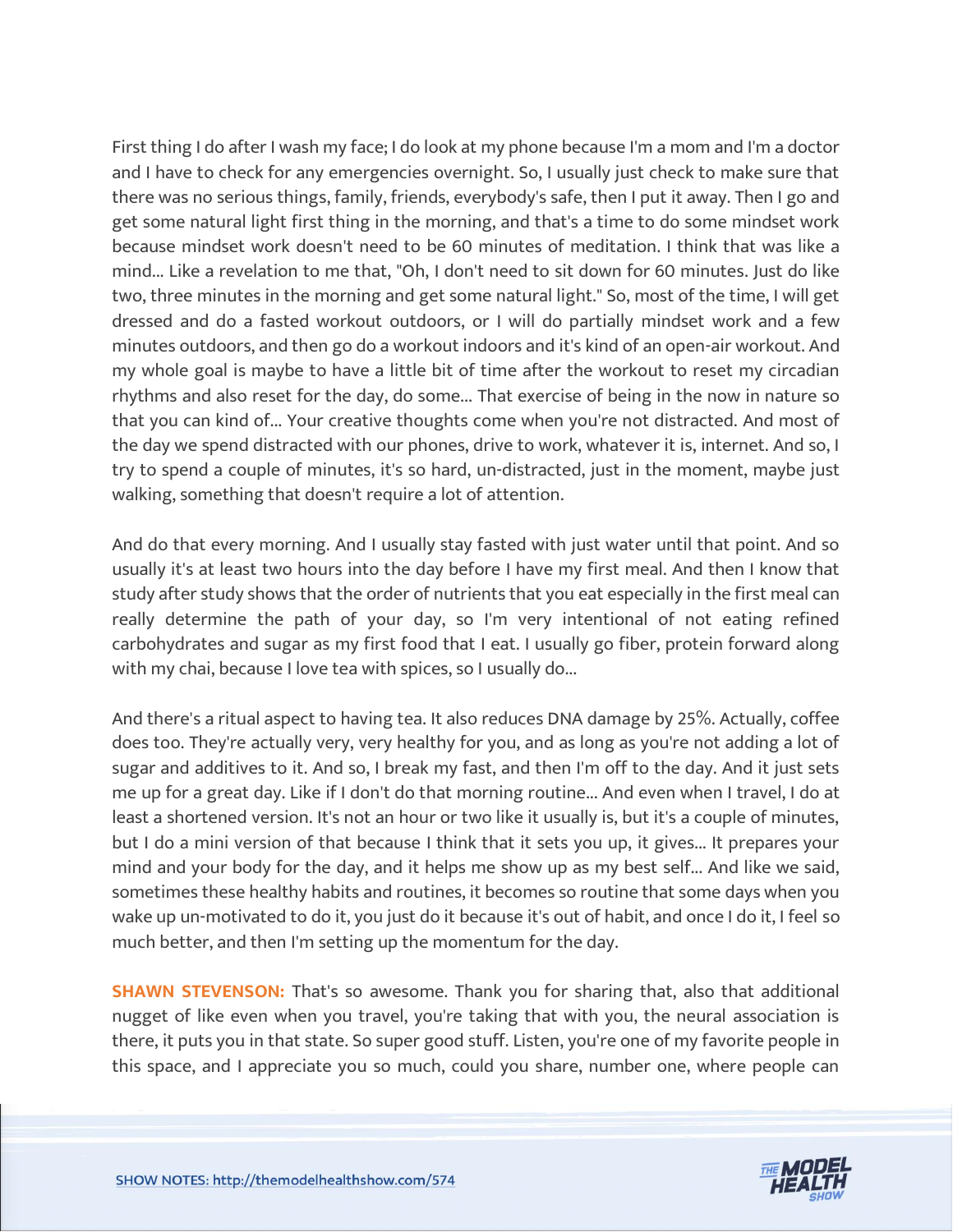follow you, get more information, you do some great stuff on Instagram, by the way, and also where people can pick up your book.

**DR. AMY SHAH:** Well, it goes right back to you. You are one of my favorite people in the wellness community. You have so much amazing science to share, but you're also a really amazing person and colleague in this world, so thank you for what you do for everyone and for being such a collaborative, amazing person.

**SHAWN STEVENSON: Thank you.** 

**DR. AMY SHAH:** You can find me at @fastingMD on Instagram, amymdwellness.com is my website, and @AmyShahMD on Twitter and Facebook.

**SHAWN STEVENSON:** Awesome. And your book?

**DR. AMY SHAH:** My book is called, I'm So Effing Tired. Actually, the paperback just came out a few days ago, so I'm excited about getting that to the world. It's so funny, Shawn, I put so much pressure on myself as a first-time author to make this book the best thing it ever could, and then about a week into it, I realized I'm killing myself and I'm killing my creativity and my vibe and the energy I put out into the world and I'm putting so much pressure. So, I did what runners do. I decided to put 85% effort, and then for that last 15%, I just wanted to have fun and relax and be in the moment, and then everything started to change 'cause my energy changed my way of speaking about it, interacting with people changed, and all of a sudden the book got to reach the people that I wanted to and it was actually... Fortune just named it one of the top five books, business books of 2021, so I was excited about that.

**SHAWN STEVENSON:** Boom. So awesome, so needed, timely, and you are the vessel that is coming through, your representation, that's what I admire most about you. You walk your talk.

**DR. AMY SHAH:** Yeah.

**SHAWN STEVENSON:** So, I appreciate you so much for coming on and hanging out with us.

**DR. AMY SHAH:** Thank you. Thank you so much for having me the second time. It's an honor.

**SHAWN STEVENSON:** Awesome. Second. We'll make it a third soon.

**DR. AMY SHAH:** Yeah, I can't wait.